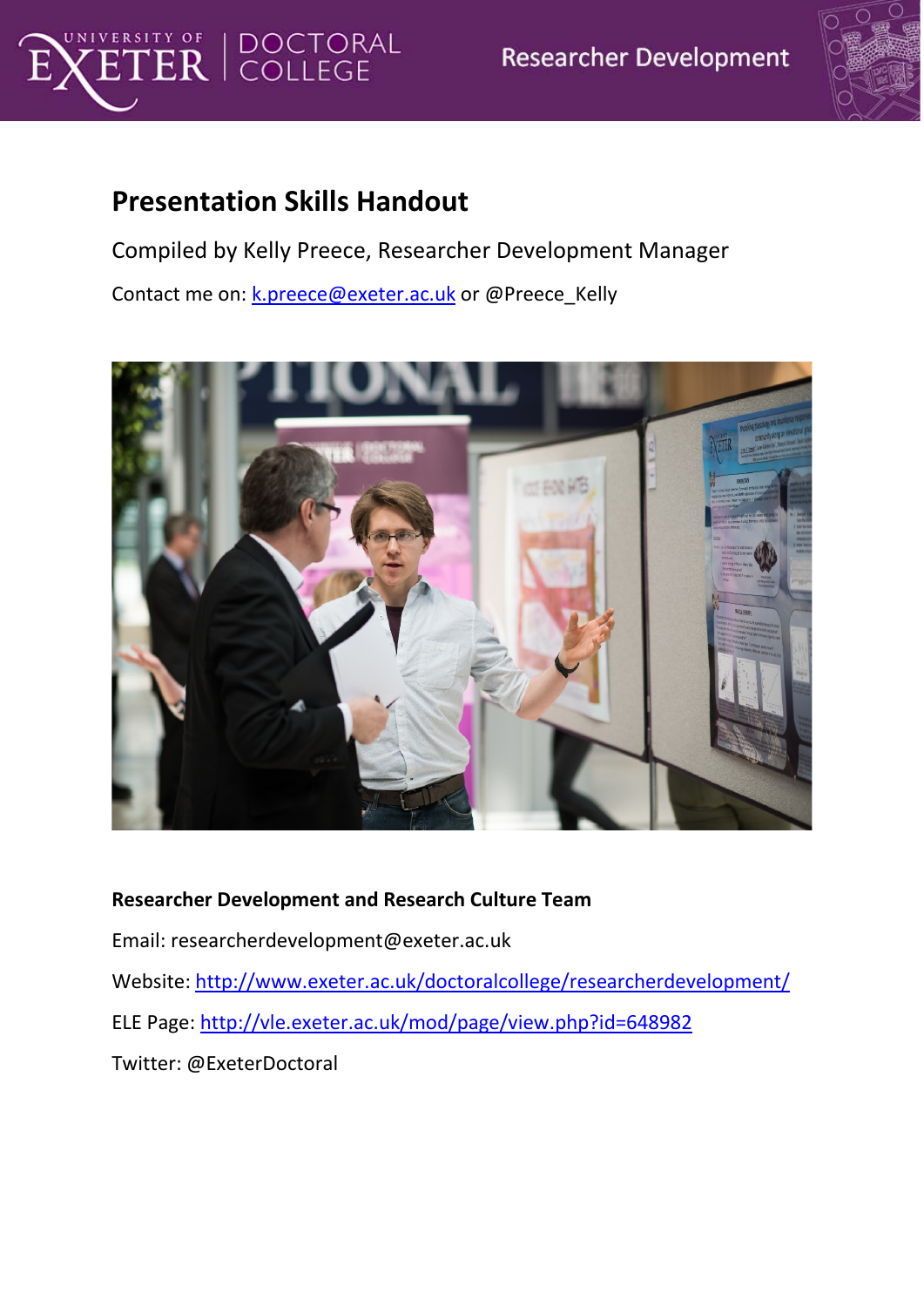## **5 classic research presentation mistakes**

By The Thesis Whisperer

Presentations for a faculty or disciplinary audience are subtly different to those you give at a conference, but not talked about as frequently. These 'internal' presentations are important because they tell your colleagues what kind of researcher you are; it helps you socially and academically to perform well to your peers.

This topic occurred to me as I sat in on a couple of examinations (vivas), completion seminars and a confirmation or two in recent weeks. I have sat through literally hundreds of assessment presentations if you count my years in purgatory architecture school. So here's my top five classic research presentation mistakes, but I'm going to stick with the verbal problems here because there are many great presentations about graphics, such as 'how not to suck at powerpoint' and 'how to make you presentation boring'.

#### **1) TMI**

Too much information (TMI) is the most common mistake I see and one I have indulged in a few times myself. I see it most often in completion seminars where the student has a full draft and can no longer see the forest for the trees. You know that you are heading for TMI when you start to feel like you are drowning in facts and figures which don't seem to relate to each other. The presentation can seem full of tangents, where the student veers off course to explain, often in painful detail, definitions, counter arguments, collection problems and the like. It's frustrating to listen to because you feel like the student is never going to get to the point. By the time they actually do, you have lost interest and started thinking earnestly about lunch. A presentation like this is unlikely to make you look like a lightweight, but it can make you look more confused than you are.

#### **2) All theory, no action**

It's a difficult line to walk with theory sometimes. Not enough can make your project look lightweight; too much can make it look like you spent 4 years gazing at your navel and not \*doing\* anything. Recently I watched a creative research viva, which involved some design work along with a theoretical 'exegesis'. The student spent the majority of her presentation explaining the theory behind practice based research in exquisite detail; in fact she did rather a good job of this, but she didn't leave enough time to talk about her project work.

It must have seemed like a good strategy because her examiners were not from the design research field, unfortunately these people had already read her text, which went through much of the same explanation, and the rest of the audience were designers – who already knew the arguments. Instead of reassuring the examiners that her research approach was legitimate, the second lengthy exposition gave the perverse impression that the student was defensive and unsure of herself. I think it's best to keep explanations of theory short and precise, but tell the audience you are happy to address it during question time. It makes you look smarter if you can answer theoretical questions on your feet anyway.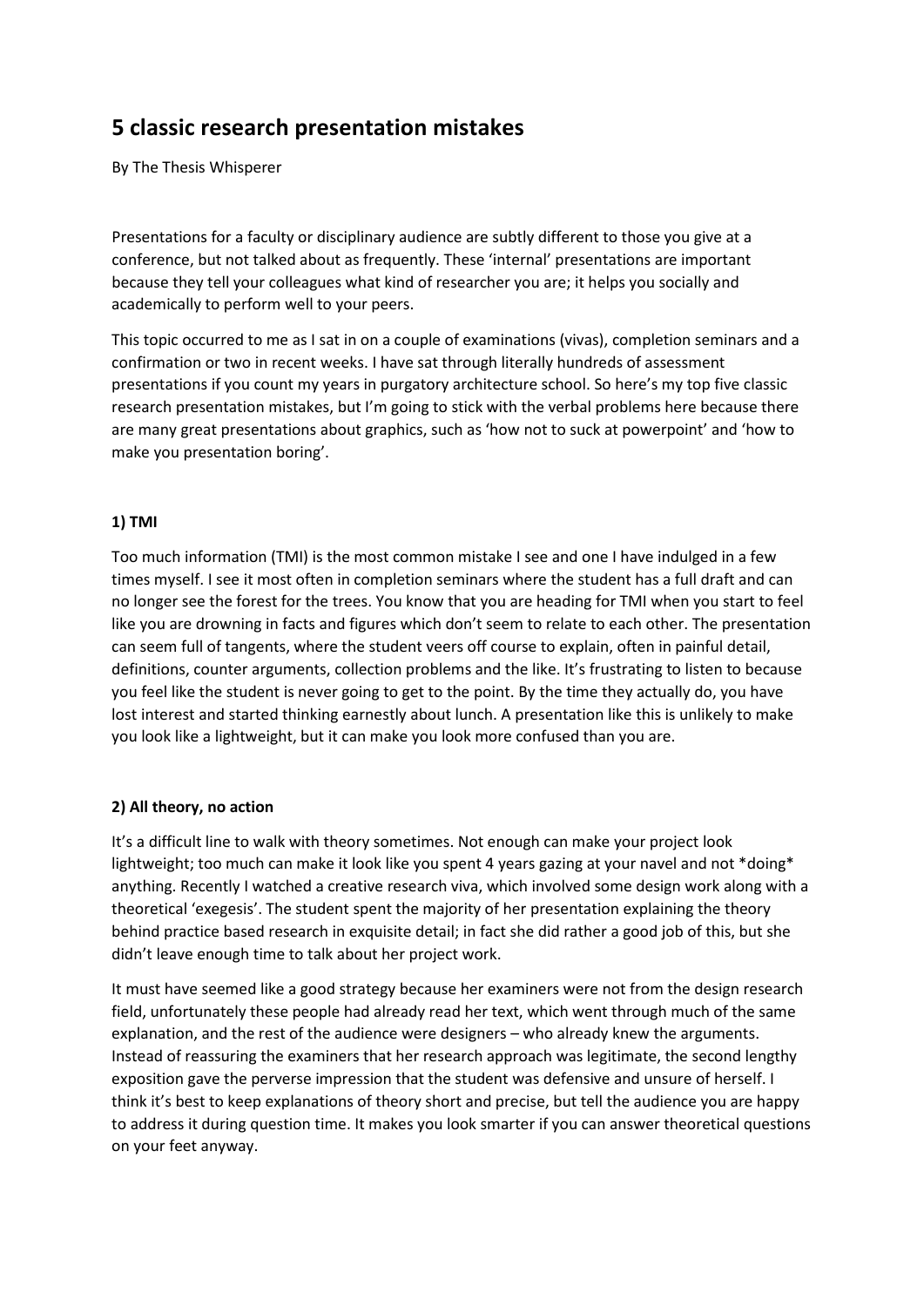#### **3) Why are we here?**

Sometimes students race through an explanation of data without enough lead in for me to understand what the problem was in the first place. Without an explanation – however cursory – of the bigger world in which the research is situated I cannot understand fully why the research matters. A more troubling manifestation of the 'why are we here?' problem is when the student that doesn't tell us what the research means at the end of it – data and interpretations are offered but there's no sense of what might come next, what use the research could be or how it changes anything in that bigger world beyond the thesis.

Maybe it's just me, but I like to see that the researcher has some questions remaining, or that there were questions which are raised by doing the research in the first place. Perhaps people leave these out in an effort to make the research seem 'finished' or 'under control'? I'm not sure – but please tell me why I am here because otherwise I could be doing my own work and I will come away from your presentation feeling cranky.

#### **4) Undigested text**

Oh boy – where do I start with this one? Reading straight from your paper or thesis is almost always a mistake. Most academic text is not, as they say in the music industry a 'radio friendly unit shifter'. We all know that what sounds delightfully erudite on the page can come across as pompous out loud… but it's a trap which so many of us fall into again and again. I'm as guilty as the next person of reading out chunks of written text rather than working on removing the 'clutter' for a clearer verbal explanation. Earlier in my career I did it because I was afraid of looking dumb, now it happens when I haven't taken enough time to prepare my presentation. Someone estimated that a good one hour presentation takes about 30 hours to prepare – they are probably right.

#### **5) Question time = fail**

Being able to give a good performance during question time is a vital skill because it shows people what kind of academic you are when you are when you are off script. Unfortunately a lot of academics are old hands at asking tricky questions of research students – and they know all the brutal ones. The most common one in a confirmation presentations is "What is your research question?". It's an easy hit because usually the question (if there is one – rather than half a dozen) is so convoluted that it is easy to make fun of or rip to shreds. Sometimes it's merely the tone in which the question is delivered – of barely concealed derision – which is unnerving, especially to beginners. I think the key is to stay calm and take your time to answer. It can help to write the question on a piece of paper.

So – what presentation mistakes would make it to your list?

Source:<https://thesiswhisperer.com/2010/11/25/5-classic-research-presentation-mistakes/>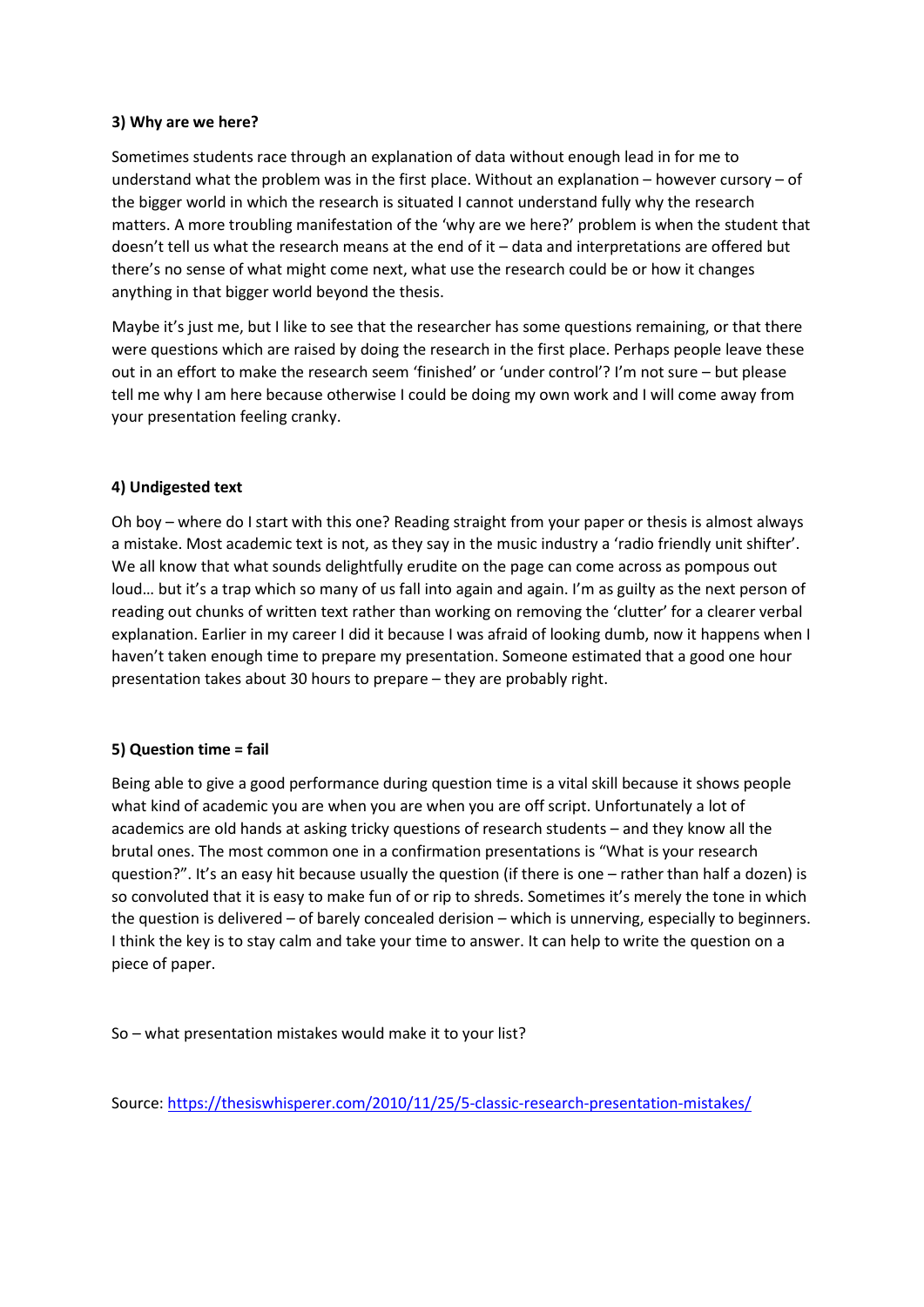**What makes a** *bad* **presentation?**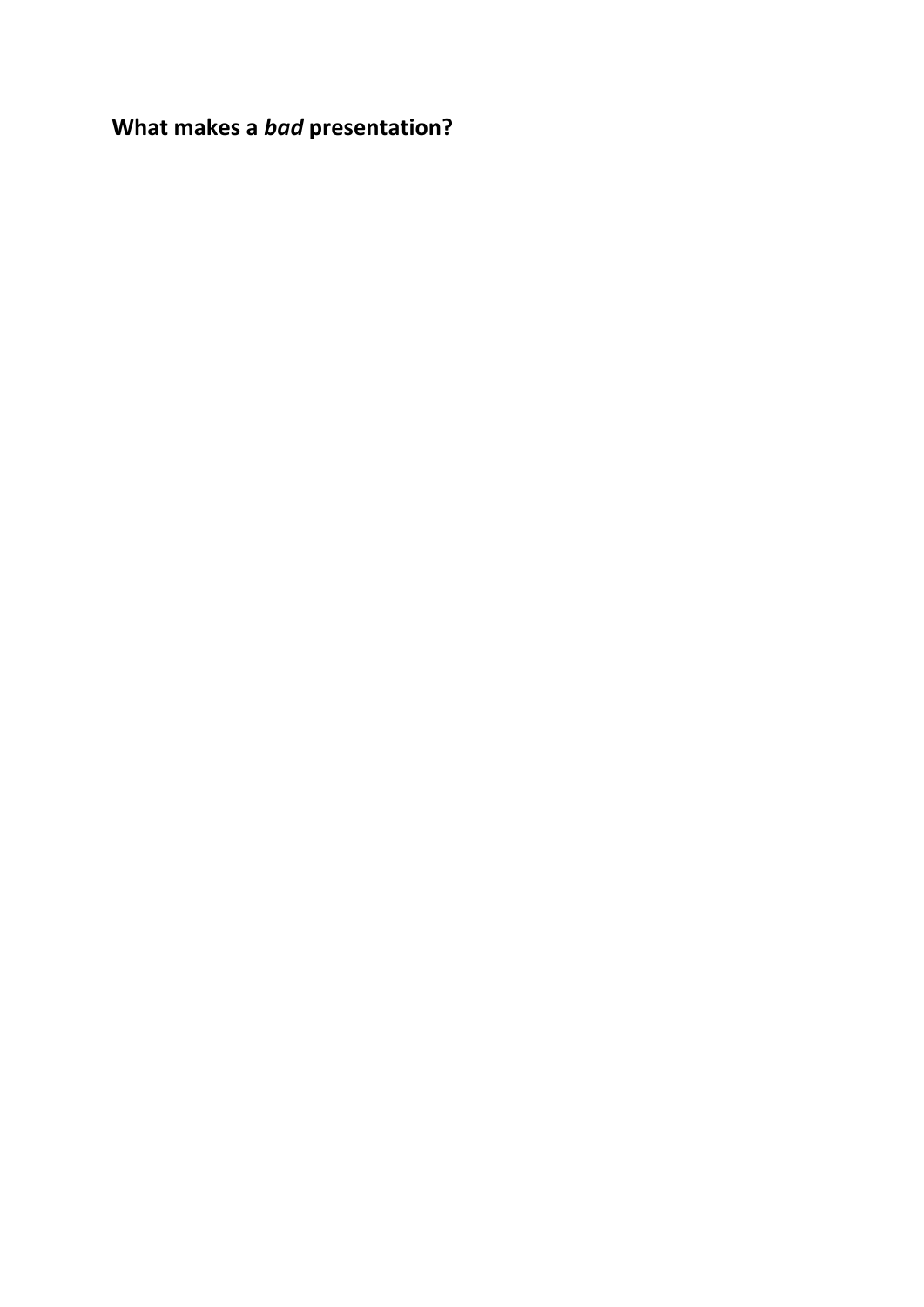**Therefore, what makes a** *good* **presentation?**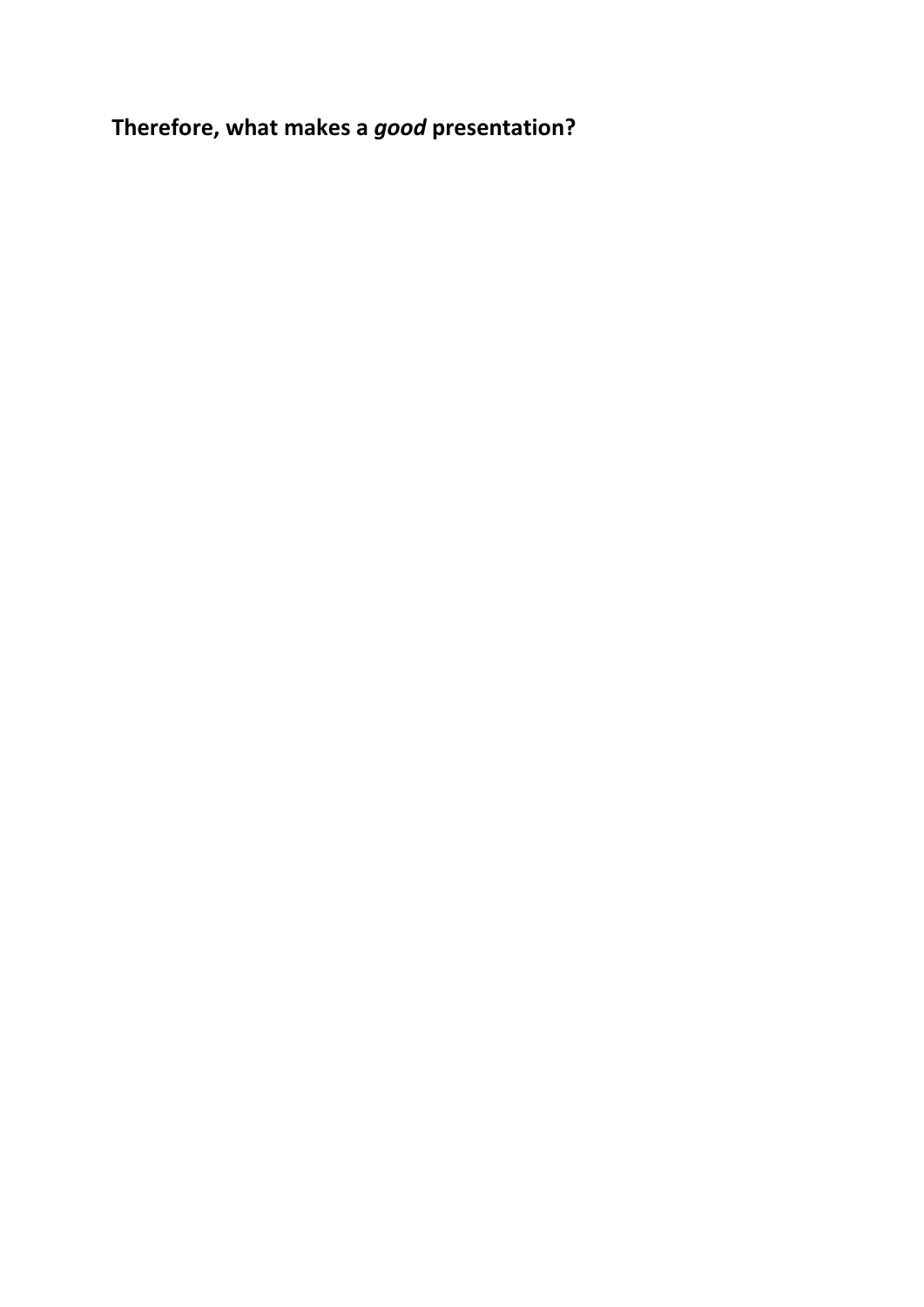# **Planning Your Presentation**

| <b>Presentation Topic:</b>                   |                                  |  |
|----------------------------------------------|----------------------------------|--|
| <b>Presentation Length:</b>                  |                                  |  |
| Throughline:                                 |                                  |  |
| <b>Characteristics of</b><br><b>Audience</b> | Size                             |  |
|                                              | Diversity                        |  |
|                                              | <b>Educational Level</b>         |  |
|                                              | Level of Knowledge of<br>Subject |  |
|                                              |                                  |  |
|                                              |                                  |  |
|                                              |                                  |  |
|                                              |                                  |  |
| Ideas for an<br>opening/closing<br>'hook':   |                                  |  |
| Story/narrative:                             | <b>Situation</b>                 |  |
|                                              | Complication                     |  |
|                                              | Resolution                       |  |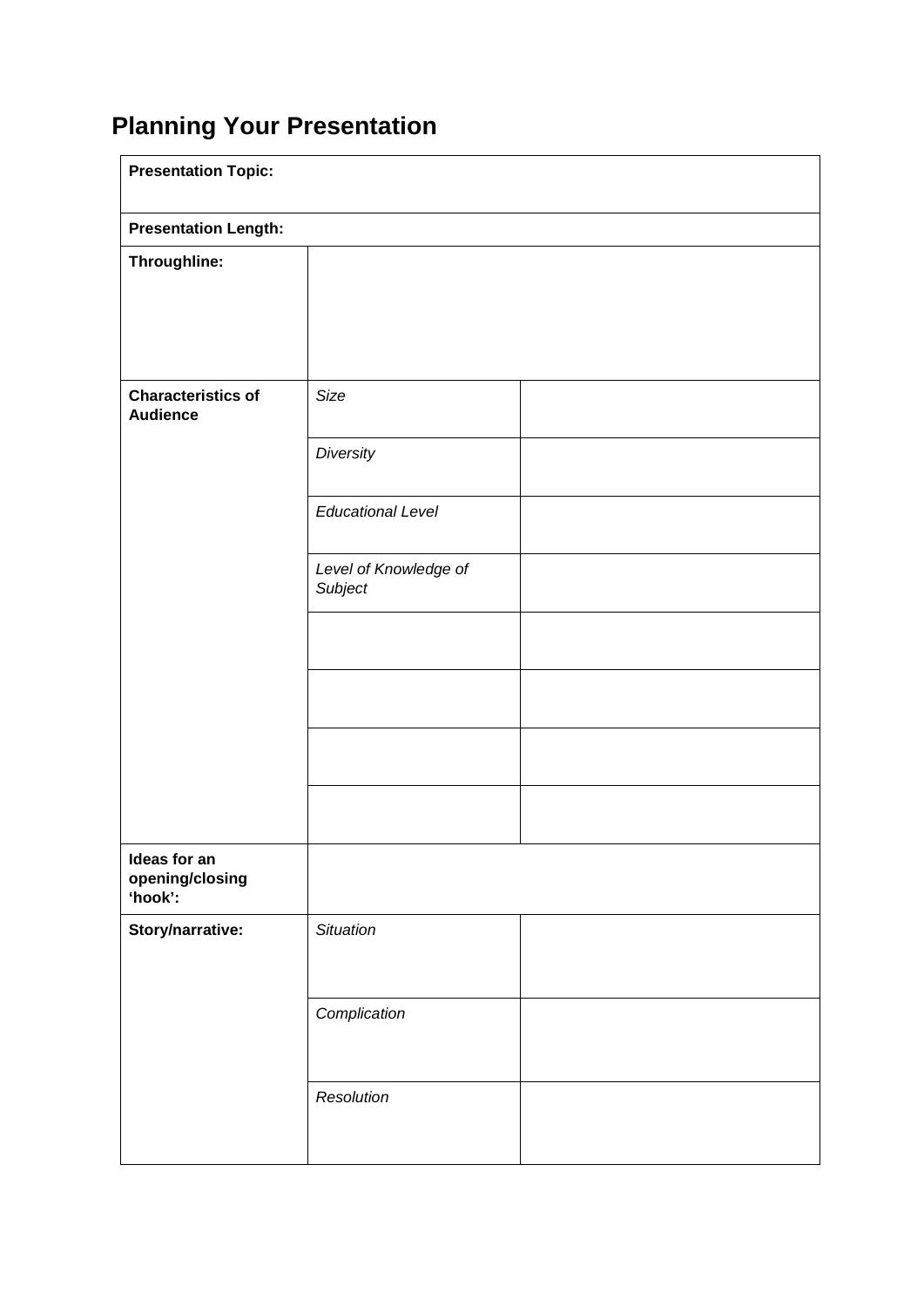| <b>Visual Aids/Support</b><br><b>Material</b> | <b>PowerPoints</b> |                        |
|-----------------------------------------------|--------------------|------------------------|
|                                               | Handouts           |                        |
|                                               | Others             |                        |
| People to provide<br>feedback:                |                    |                        |
|                                               |                    |                        |
|                                               |                    |                        |
|                                               |                    |                        |
|                                               |                    |                        |
|                                               |                    |                        |
| <b>Potential Questions</b>                    | <b>Question</b>    | <b>Prepared Answer</b> |
|                                               |                    |                        |
|                                               |                    |                        |
|                                               |                    |                        |
|                                               |                    |                        |
|                                               |                    |                        |
|                                               |                    |                        |
|                                               |                    |                        |
|                                               |                    |                        |
|                                               |                    |                        |
|                                               |                    |                        |
| <b>Take-Aways for</b><br>audience             |                    |                        |
|                                               |                    |                        |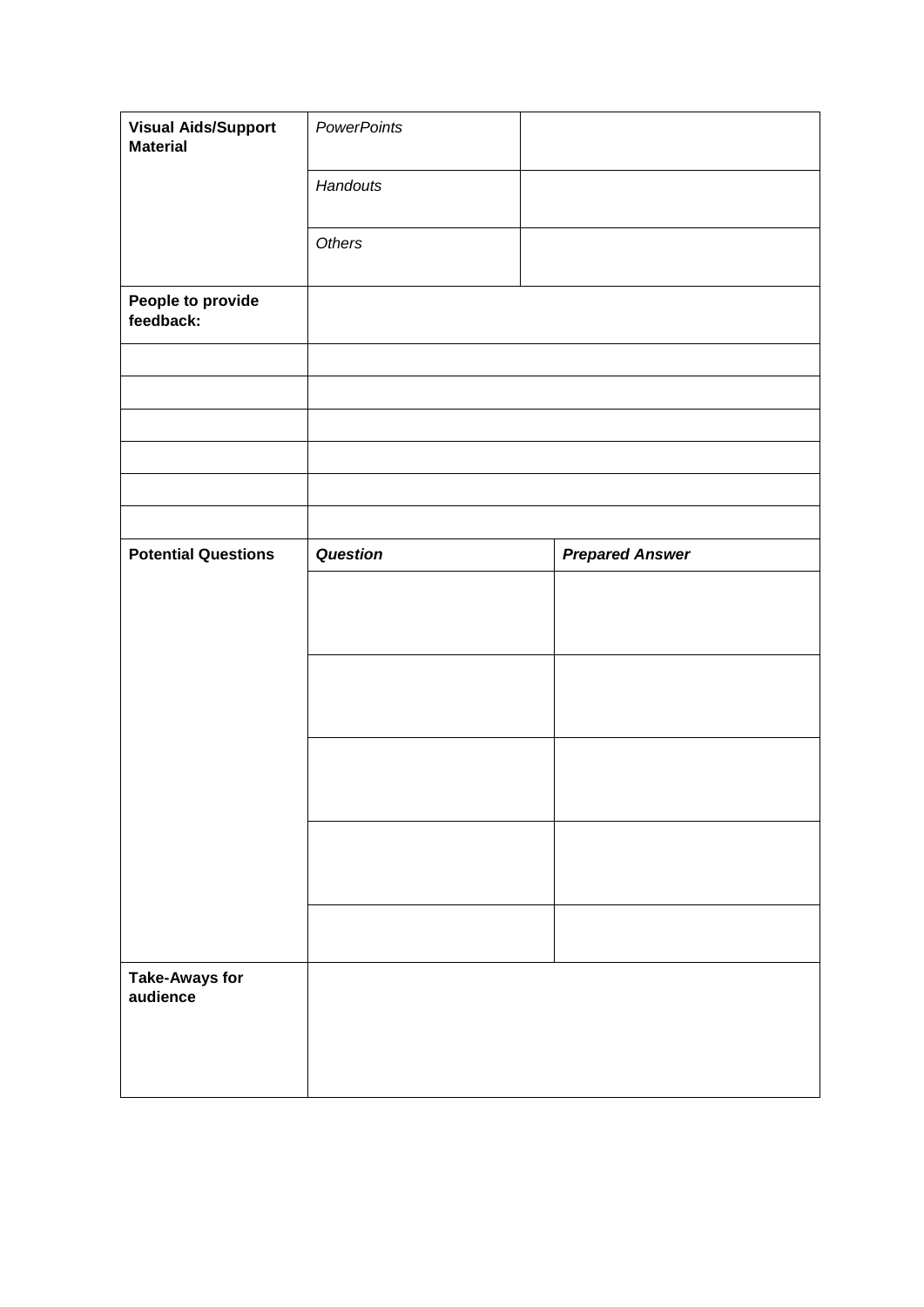# **Tim Gordon's Presentation**

| Presentation Topic: Helping Nemo Find Home   |                                  |  |  |  |  |
|----------------------------------------------|----------------------------------|--|--|--|--|
| <b>Presentation Length: 3 minutes</b>        |                                  |  |  |  |  |
| Throughline:                                 |                                  |  |  |  |  |
| <b>Characteristics of</b><br><b>Audience</b> | Size                             |  |  |  |  |
|                                              | Diversity                        |  |  |  |  |
|                                              | <b>Educational Level</b>         |  |  |  |  |
|                                              | Level of Knowledge of<br>Subject |  |  |  |  |
|                                              |                                  |  |  |  |  |
|                                              |                                  |  |  |  |  |
|                                              |                                  |  |  |  |  |
|                                              |                                  |  |  |  |  |
| Ideas for an<br>opening/closing<br>'hook':   |                                  |  |  |  |  |
| Story/narrative:                             | Situation                        |  |  |  |  |
|                                              | Complication                     |  |  |  |  |
|                                              | Resolution                       |  |  |  |  |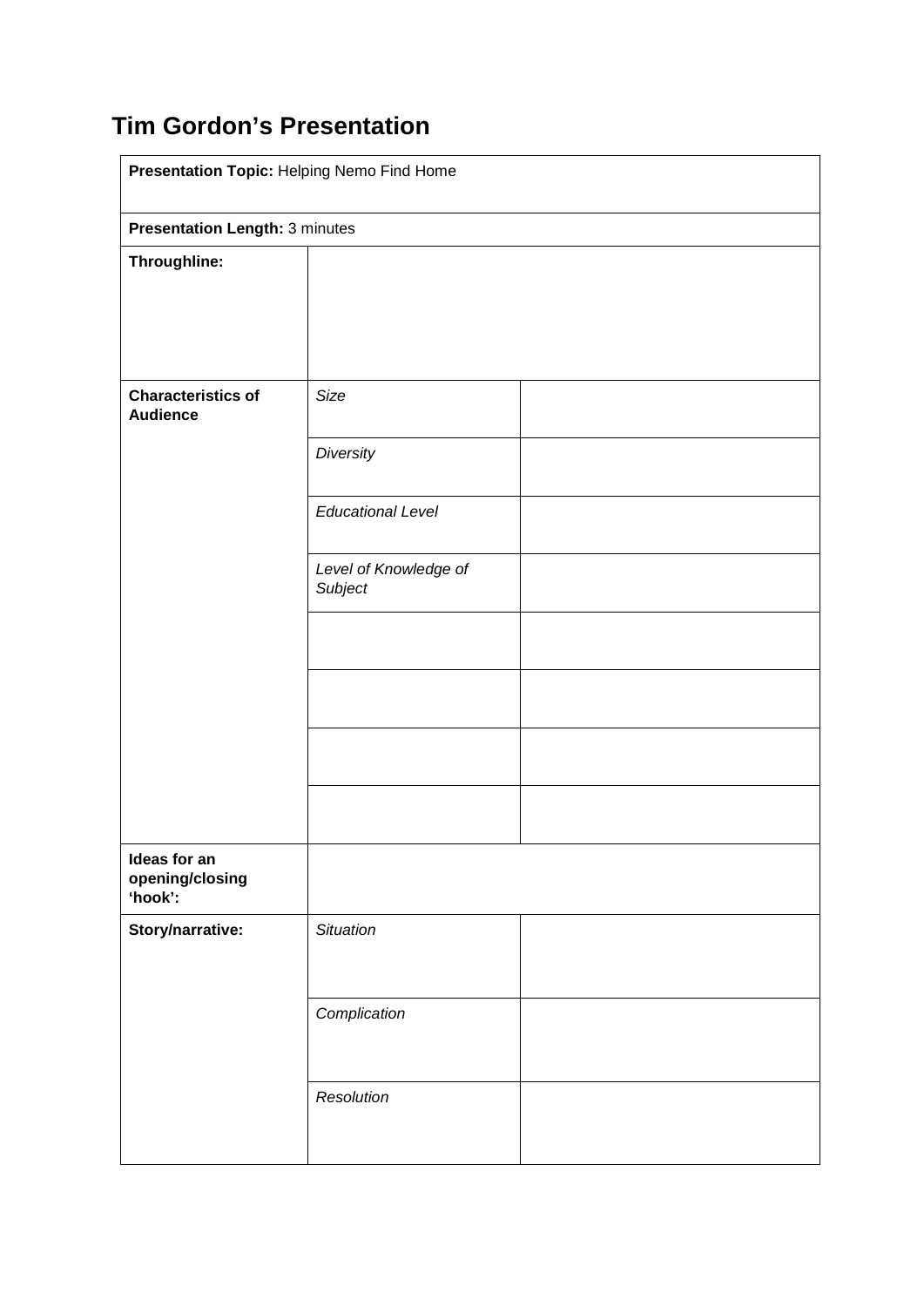| <b>Visual Aids/Support</b><br><b>Material</b> |  |
|-----------------------------------------------|--|
| <b>Take-Aways for</b><br>audience             |  |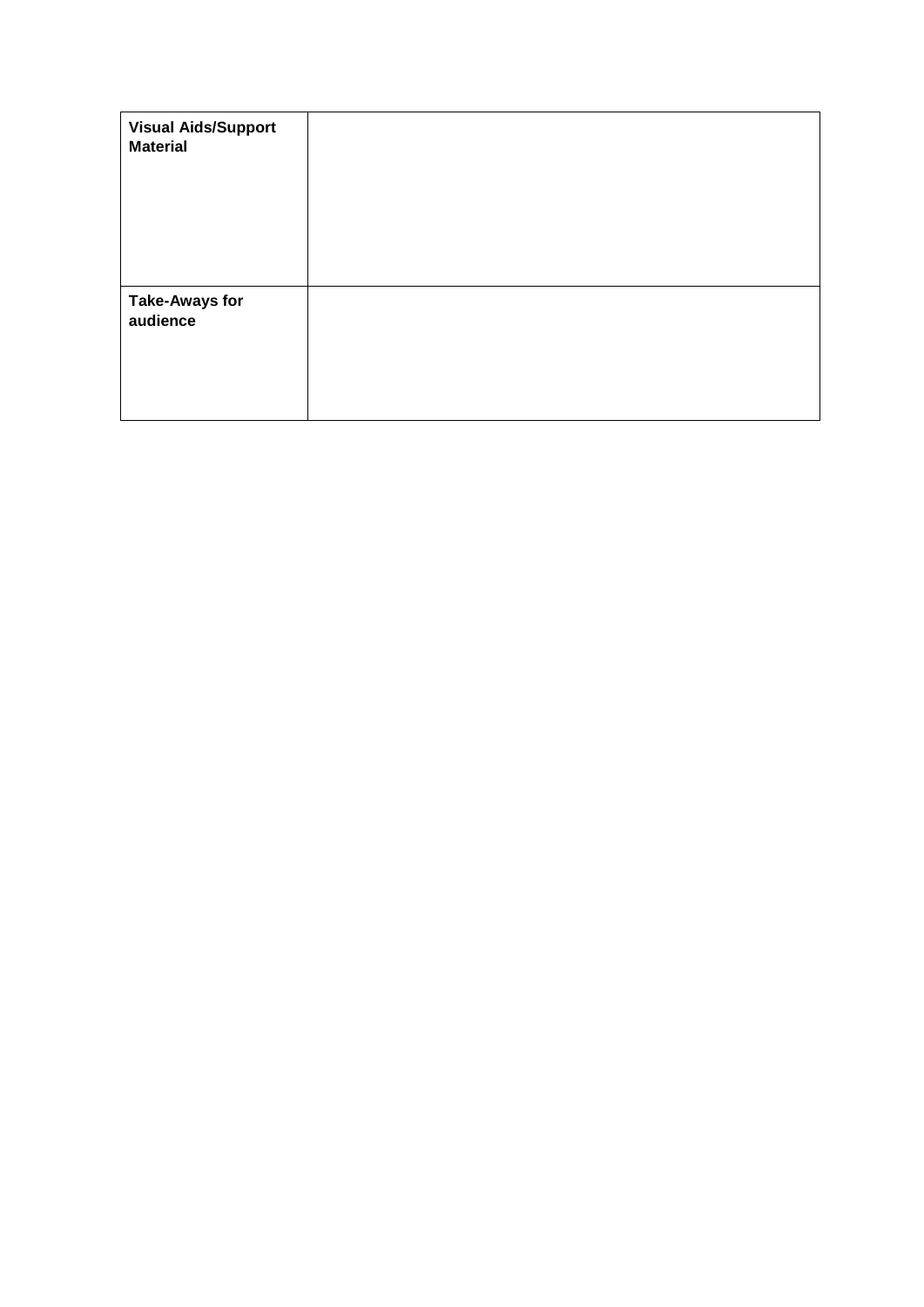## **[TED Talk Masters Teach You How To Tell A Story That Actually](https://www.fastcompany.com/3059547/ted-talk-masters-teach-you-how-to-tell-a-story-that-actually-means-something)  [Means Something](https://www.fastcompany.com/3059547/ted-talk-masters-teach-you-how-to-tell-a-story-that-actually-means-something)**

By Chris Anderson

The point of a talk is to say something meaningful," says TED's Chris Anderson. "But it's amazing how many talks never quite do that."

"It happens way too often: You're sitting there in the audience, listening to someone talk, and you know that there is a better and great talk in that person, it's just not the talk he's giving." That's TED's Bruno Giussani, a man who cannot stand seeing potentially great speakers blow their opportunity.

The point of a talk is to say something meaningful. But it's amazing how many talks never quite do that. There are lots of spoken sentences, to be sure. But somehow they leave the audience with nothing they can hold on to. Beautiful slides and a charismatic stage presence are all very well, but if there's no real takeaway, all the speaker has done–at best–is to entertain.

#### *WHAT'S YOUR "THROUGH-LINE"?*

The number-one reason for this tragedy is that the speaker never had a proper plan for the talk as a whole. The talk may have been planned bullet point by bullet point, or even sentence by sentence, but no time was actually spent on its overall arc.

If there's no real takeaway, all the speaker has done—at best—is to entertain.

There's a helpful word used to analyze plays, movies, and novels; it applies to talks, too. It's "through-line," the connecting theme that ties together each narrative element. Every talk should have one.

Since your goal is to construct something wondrous inside your listeners' minds, you can think of the through-line as a strong cord or rope onto which you will attach all the elements that are part of the idea you're building.

This doesn't mean every talk can only cover one topic, tell a single story, or just proceed in one direction without diversions. Not at all. It just means that all the pieces need to connect.

Here's the start of a talk thrown together without a through-line:

I want to share with you some experiences I had during my recent trip to Cape Town, and then make a few observations about life on the road . . .

Compare that with:

On my recent trip to Cape Town, I learned something new about strangers–when you can trust them, and when you definitely can't. Let me share with you two very different experiences I had . . .

The first setup might work for your family. But the second, with its through-line visible from the getgo, is far more enticing to a general audience.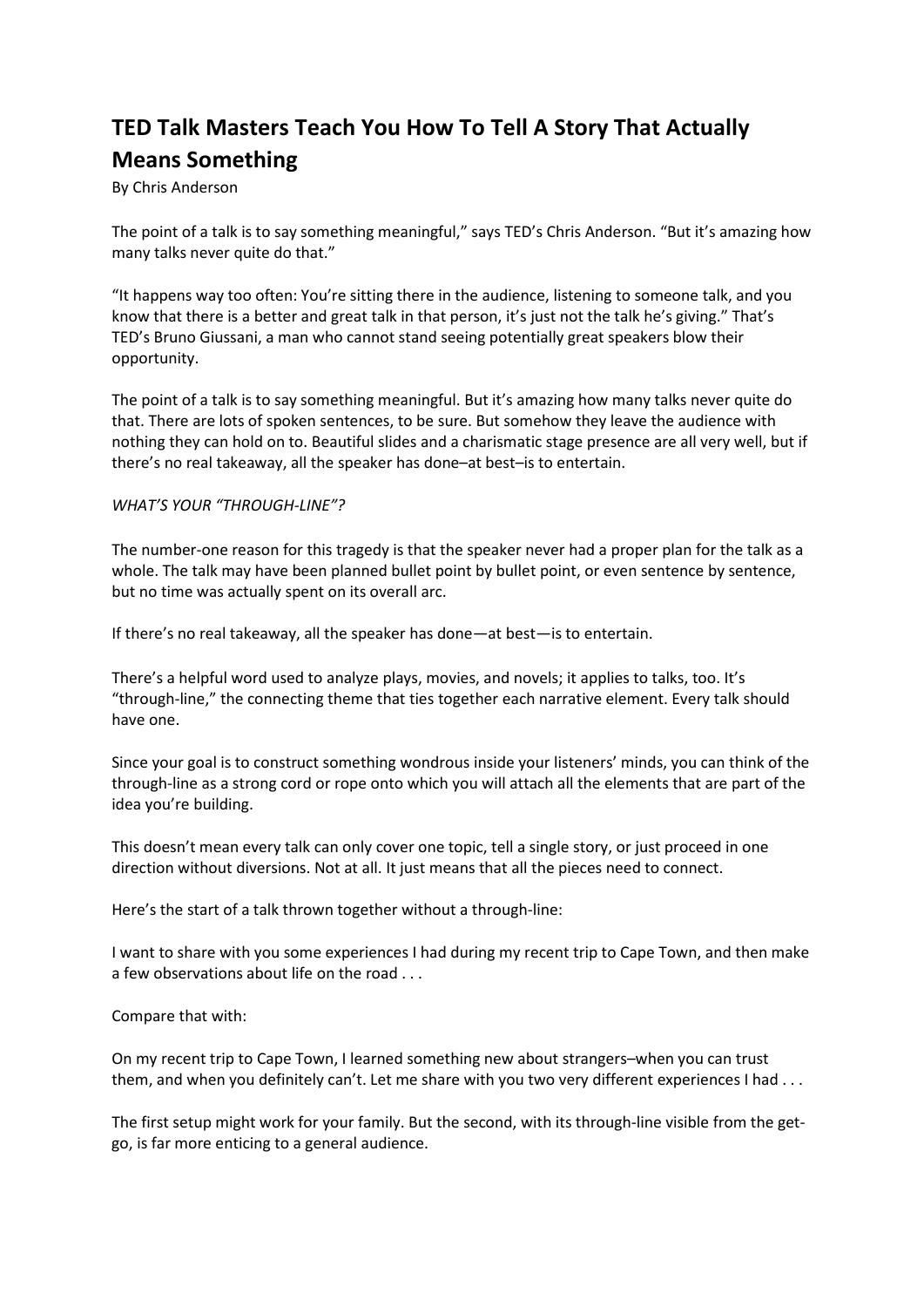#### *HOW TO CRAFT A POWERFUL THROUGH-LINE*

A good exercise is to try to encapsulate your through-line in no more than 15 words. And those 15 words need to provide robust content. It's not enough to think of your goal as, "I want to inspire the audience" or "I want to win support for my work." It has to be more focused than that. What is the *precise idea* you want to build inside your listeners? What is their takeaway?

It's also important not to have a through-line that's too predictable or banal, such as "the importance of hard work" or "the four main projects I've been working on." *Zzzzz . . .* You can do better! Here are the through-lines of some popular TED Talks. Notice that there's an *unexpectedness* incorporated into each of them.

- More choice actually makes us less happy.
- Vulnerability is something to be treasured, not avoided.
- Education's potential is transformed if you focus on the amazing (and hilarious) creativity of kids.
- With body language, you can fake it till you become it.
- A history of the universe in 18 minutes shows a path from chaos to order.
- Terrible city flags can reveal surprising design secrets.
- A ski trek to the South Pole threatened my life and overturned my sense of purpose.
- Let's bring on a quiet revolution–a world redesigned for introverts.
- The combination of three simple technologies creates a mind-blowing sixth sense.
- Online videos can humanize the classroom and revolutionize education.

Barry Schwartz, [whose talk](https://www.ted.com/talks/barry_schwartz_on_the_paradox_of_choice?language=en) is the first one in the list above, on the paradox of choice, is a big believer in the importance of a through-line:

Many speakers have fallen in love with their ideas and find it hard to imagine what is complicated about them to people who are not already immersed. The key is to present just one idea–as thoroughly and completely as you can in the limited time period. What is it that you want your audience to have an unambiguous understanding of after you're done?

The last through-line in the list above is from [education reformer Salman Khan.](https://www.fastcompany.com/3004916/khan-academys-salman-khan-and-institute-plays-katie-salen-find-technology-can-update-educati) He told me:

There were a lot of really interesting things that Khan Academy had done, but that felt too selfserving. I wanted to share ideas that are bigger, ideas like mastery-based learning and humanizing class time by removing lectures. My advice to speakers would be to look for a single big idea that is larger than you or your organization, but at the same time to leverage your experience to show that it isn't just empty speculation.

Your through-line doesn't have to be as ambitious as those above. But it still should have some kind of intriguing angle. Instead of giving a talk about the importance of hard work, how about speaking on why hard work sometimes fails to achieve true success, and what you can do about that?

Instead of planning to speak about the four main projects you've recently been working on, how about structuring it around just three of the projects that happen to have a surprising connection? In fact, Robin Murphy had exactly that as her through-line when she [came to speak at TEDWomen.](https://www.ted.com/talks/robin_murphy_these_robots_come_to_the_rescue_after_a_disaster?language=en) Here's the opening of her talk:

Robots are quickly becoming first responders at disaster sites, working alongside humans to aid recovery. The involvement of these sophisticated machines has the potential to transform disaster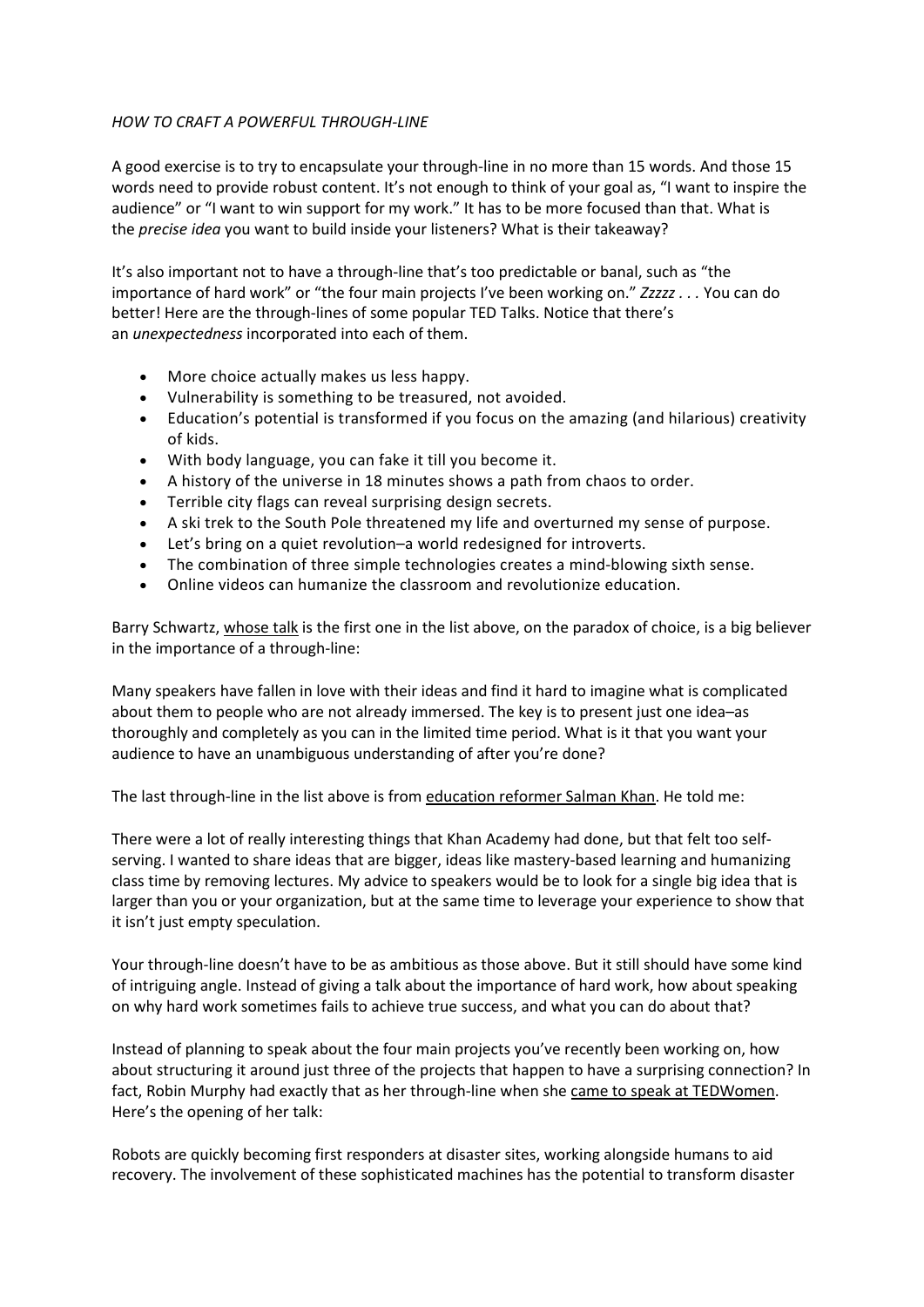relief, saving lives and money. I'd like to share with you today three new robots I've worked on that demonstrate this.

Not every talk has to state its through-line explicitly up front like this. There are many other ways to intrigue people and invite them to join you on your journey. But when the audience knows where you're headed, it's much easier for them to follow.

When the audience knows where you're headed, it's much easier for them to follow.

Think of your talk as a journey that the speaker and the audience take together, with the speaker as the guide. But if you, the speaker, want the audience to come with you, you probably need to give them a hint of where you're going. And then you need to be sure that each step of the journey helps get you there.

In this journey metaphor, the through-line traces the path that the journey takes. It ensures that there are no impossible leaps, and that by the end of the talk, the speaker and audience have arrived together at a satisfying destination.

Many people approach a talk thinking they'll just outline their work or describe their organization or explore an issue. That's not a great plan. Without a powerful through-line, a talk is likely to end up unfocused and without much impact.

*This article is adapted from* [TED Talks: The Official TED Guide to Public Speaking](http://www.amazon.com/TED-Talks-Official-Public-Speaking/dp/0544634497) *© 2016 by Chris Anderson. Reproduced by permission of Houghton Mifflin Harcourt. All rights reserved.*

Source: [https://www.fastcompany.com/3059547/ted-talk-masters-teach-you-how-to-tell-a-story](https://www.fastcompany.com/3059547/ted-talk-masters-teach-you-how-to-tell-a-story-that-actually-means-something)[that-actually-means-something](https://www.fastcompany.com/3059547/ted-talk-masters-teach-you-how-to-tell-a-story-that-actually-means-something)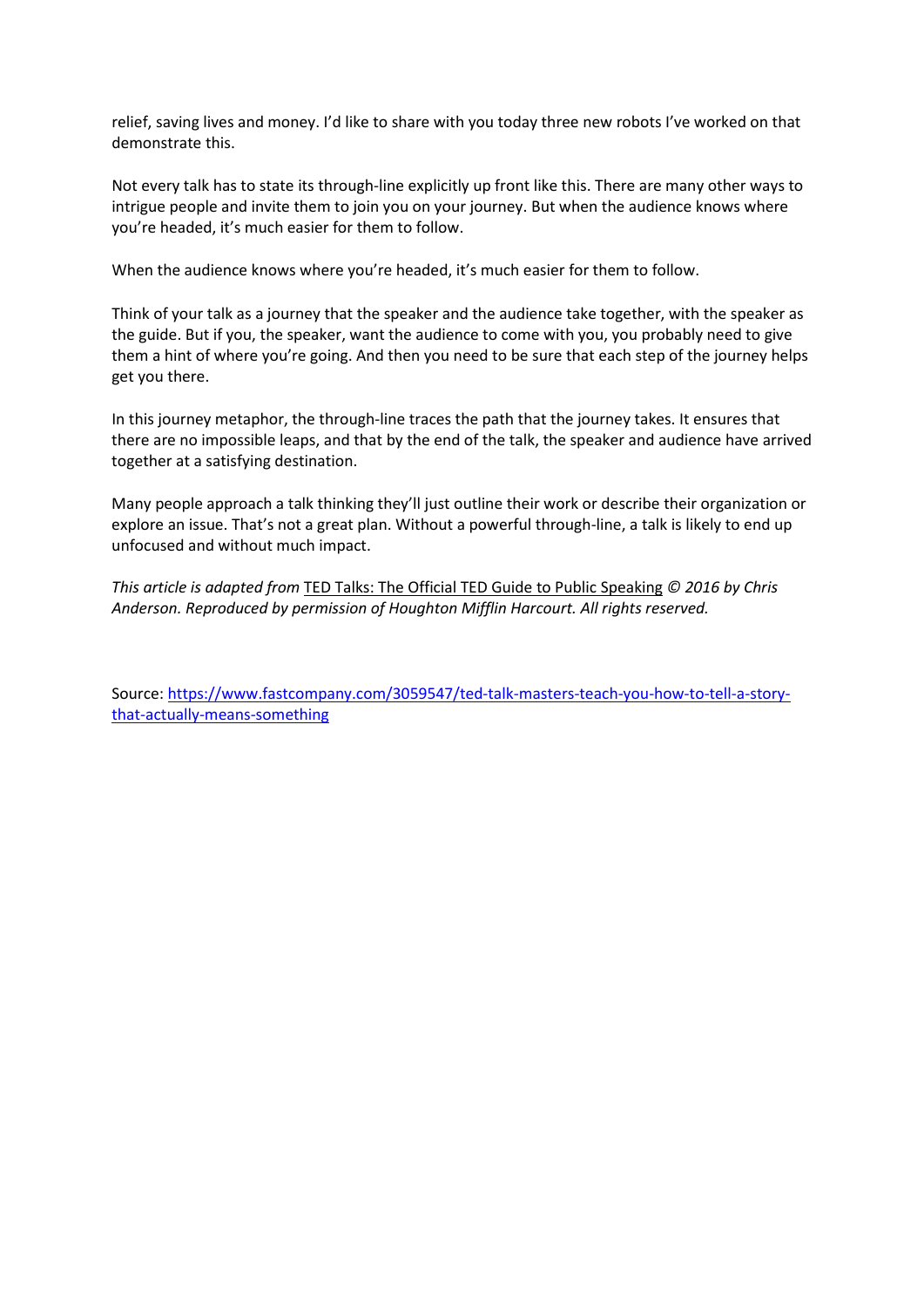## **Stop waffling! Five steps to a successful research 'Elevator Pitch'**

By Evonne Miller for The Supervision Whisperers

This post is by Associate Professor Evonne Miller, Interim Director of QUT Design Lab, Queensland University of Technology.

I can't be the only thesis supervisor who, listening to their (or others) student present at a seminar, conference or just sharing their research in conversation with others, has mentally (and maybe also physically) sighed in disbelief and disappointment. The thought: are you kidding me, stop waffling and please, for the love of everything, just stop talking' races through your head. Such wonderful, ground breaking research methodology, novel findings and amazing impact .. and your student has lost their audience, as they describe the most irrelevant, boring aspects of their research. As best-selling novelist CJ Lyons notes, who would want to know more or read something when the person who "ate / slept / breathed it for a year or more can't explain" it in a clear and compelling manner.

And, if I am honest, I am guilty of this too.

At times, especially when I have not done the hard yards in terms of preparation, my own verbal communication can be less than succinct. If I do not prepare, or at least think about the key points I want to make and the core take home message, I can do a poor job of selling the value and impact of my research (and of selling myself – a critical concern for our thesis students who are looking for employment post their PhD).

So, how can we improve?

How can we – and our students – better communicate our research?

Developing a polished 'EP' – ELEVATOR PITCH – can help us build connections and our reputation, so it is worth putting some time and thought into how you communicate your research IN A SHORT TIME FRAME. Below, I outline my '5-S' approach to EP for researchers… maybe set your PhD student the task of crafting and presenting an EP at your next meeting (or do it yourself! In many ways, this is an informal version of the annual '3 minute thesis competition', so look at those for guidance).

The 5'S approach to a research 'Elevator Pitch'

- 1. 'So-What'?
- 2. Skip the Jargon
- 3. Spiel Short & Sweet
- 4. Smile
- 5. Shut Up!

#### **1. The 'So-What' Factor**

At the outset, it is critically important to know what makes you – and your research – unique. That is your 'so-what' factor, and it is central to the EP. Spend some time reflecting on why your research is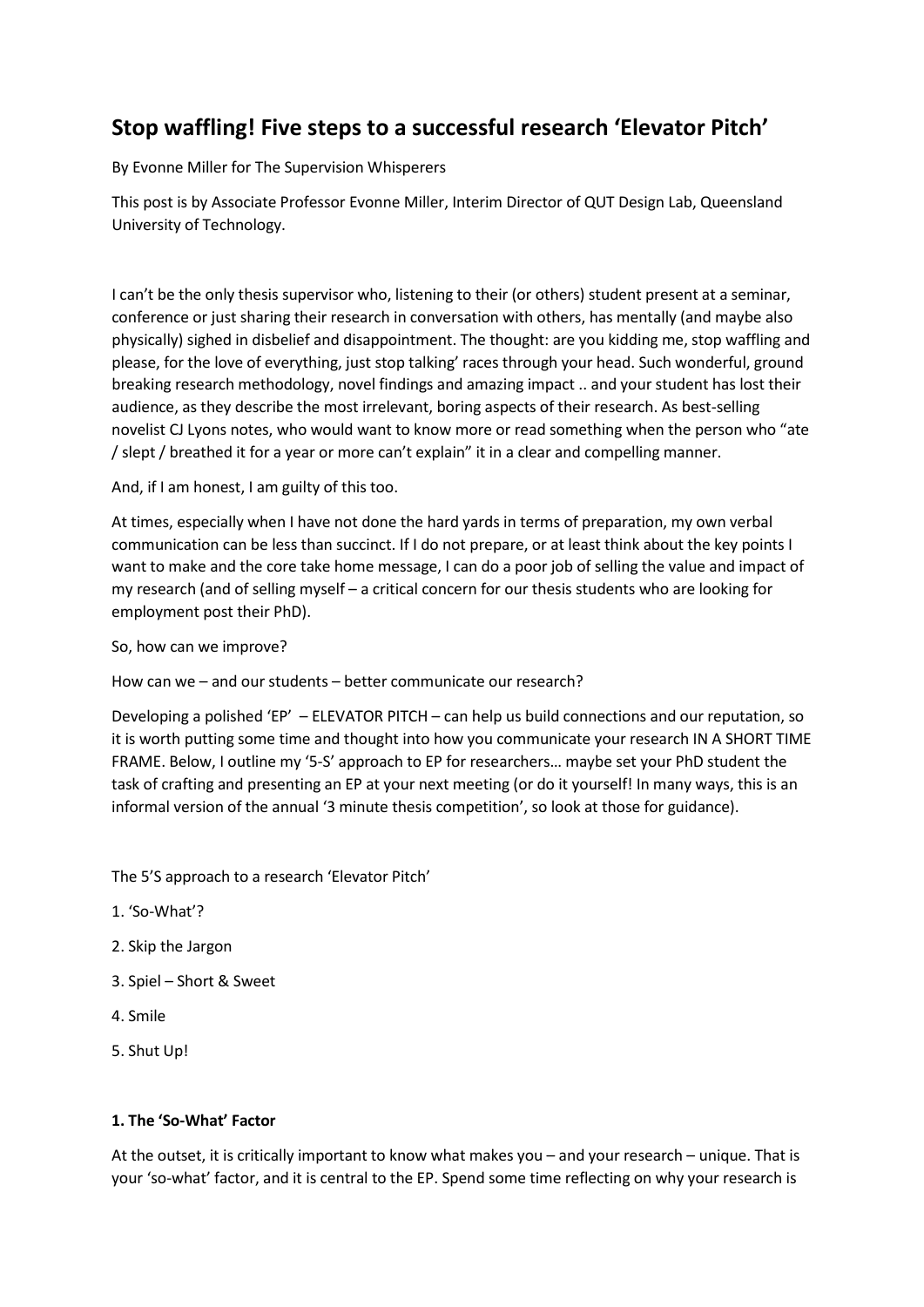important, and what aspects/key messages might resonate best with different audiences (eg industry, fellow academics, communities). Over time, you will develop different spiels for different audiences, differently emphasising your unique recruitment, techniques, analysis or approach to engagement and dissemination. The best, most engaging and memorable 'elevator pitches' are those that convey the excitement, energy and interest the researcher has for their research – so be authentic and share your passion

#### **2. Skip the jargon!**

Jargon is everywhere, and while helpful at times in terms of facilitating quick, shorthand communication, it does NOT belong in your EP. No acronyms. Simple language.

#### **3. Spiel – short and sweet**

Your spiel has to roll smoothly of your tongue; don't think that because you are loving and breathing your research you can explain it concisely and clearly in a few minutes. Trust me: crafting a short, clear and compelling narrative requires preparation and a degree of memorisation – start by developing and learning a few key phrases.

Get comfortable with your spiel: practice it – in the car, in the shower, when out walking / running (yes, people will look at your weirdly when you are talking to yourself – but what's new?). Asking a friend or family member to give feedback is great; also, use technology – a great way to get a sense of how fluent you are (and where you stumble or ramble) is to record yourself on your iPad/phone. Develop and memorise a few key phrases that describe what makes you and your research unique – but remember to remain natural and try to not sound robotic!

#### **4. Smile**

You want to come across as likeable, warm and approachable – even if that is not your personality, no one will know – if you smile. Simply smiling is a great way to engage people; try it!

#### **5. Shut up**

Academics can waffle. As I write this, I am sitting in all-faculty meeting – there are a few presenters who could have done with this advice. Keep it short, shut up and leave the audience wanting more.

I hope the '5 S's' approach might help you and your students craft better 'EP'. I also highly recommend attending and watching (there are many online) the annual '3 minute thesis competition', which is an extended version of an EP in a research context.

Source[: https://thesupervisionwhisperers.wordpress.com/2018/01/22/stop-waffling-five-steps-to-a](https://thesupervisionwhisperers.wordpress.com/2018/01/22/stop-waffling-five-steps-to-a-successful-research-elevator-pitch/)[successful-research-elevator-pitch/](https://thesupervisionwhisperers.wordpress.com/2018/01/22/stop-waffling-five-steps-to-a-successful-research-elevator-pitch/)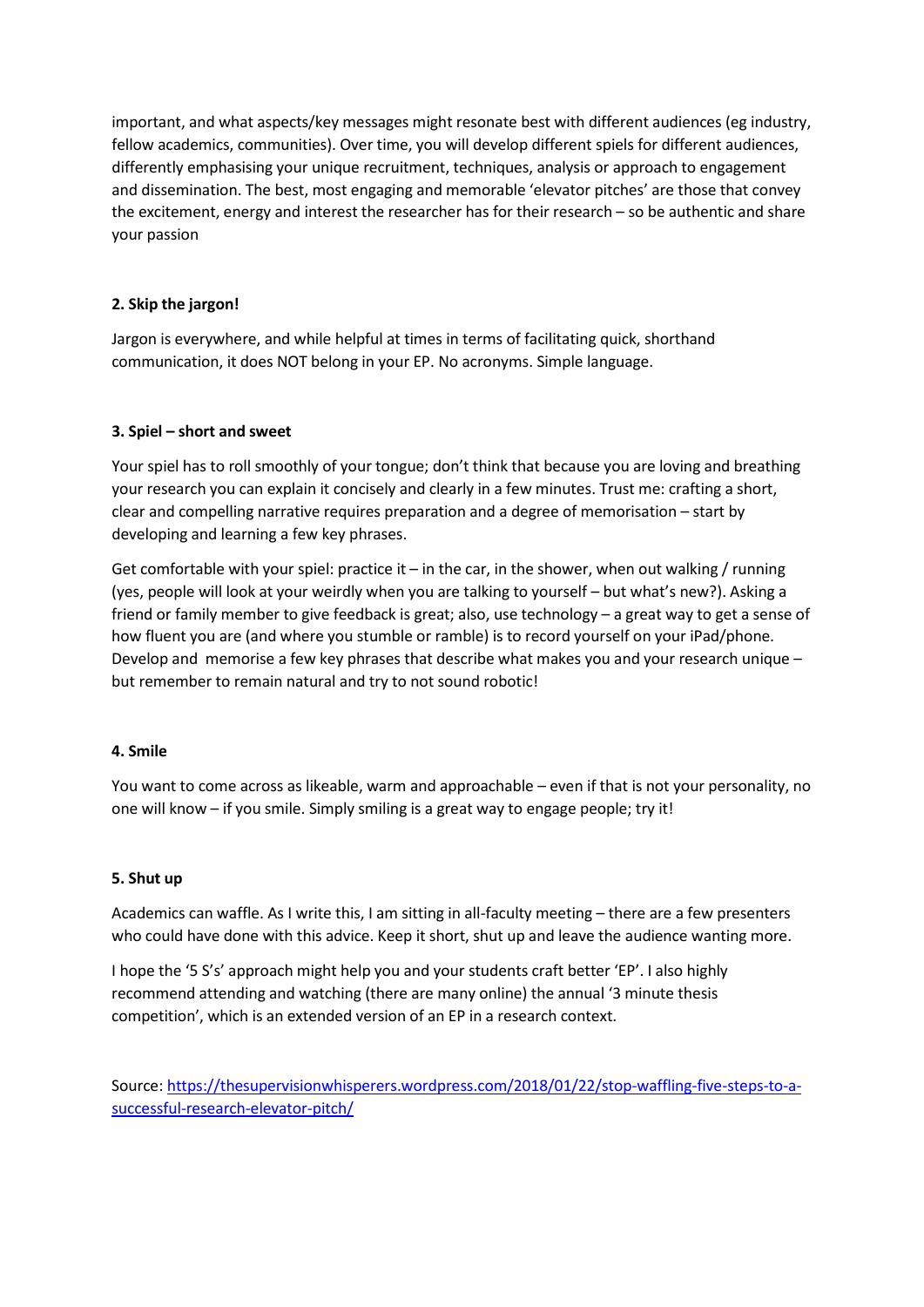## **A Simple Plot for a Literature Review**

By Academic Muse

#### **There's an easy way to chart your course through it.**

There are two things you need any time you are stuck in writing. You need to set the course and steady the course.

If you are stuck while writing a literature review,

then each of these things– set the course and steady the course– have particular ways in which you can do them easily,

and each have their particular threats to doing so.

I think you'll recognize the threats, so let's start there, and then get to what you can do to quickly set the course and steady the course for a lit review.

#### **Threat number one: Where do I start, what needs to be there?**

When you are at the drafting stage and it's time for the little song and dance we call the literature review, often you can get stuck because there are a whole bunch of things you could bring up in an infinite variety of orders.

Your knowledge is here in your head more or less simultaneously. How do you get it out in a legible line on the page?

What choice do you have besides just going in historical order? What if that's not interesting enough for your genre, discipline, or most importantly, for yourself?

And the answer is:

#### **Think Story.**

And by story I mean plot.

Even if we go in historical order, that is not a story or a plot. That's just sequence and it doesn't communicate enough. A good literature review or review article, you'll notice, may sometimes proceed in historical order, but it's also communicating something far more, and that far more is a story.

So think in the elements of story plotting and you'll know how to proceed.

And boiler plate story plotting works great. Remember you want simple and easy, because you are stuck. If you are not stuck, then just go for it. If you are stuck, find your protagonist, their goal, the conflict they face and the obstacles or even mustachioed villains they face.

#### **Here's how things move in a boilerplate plot.**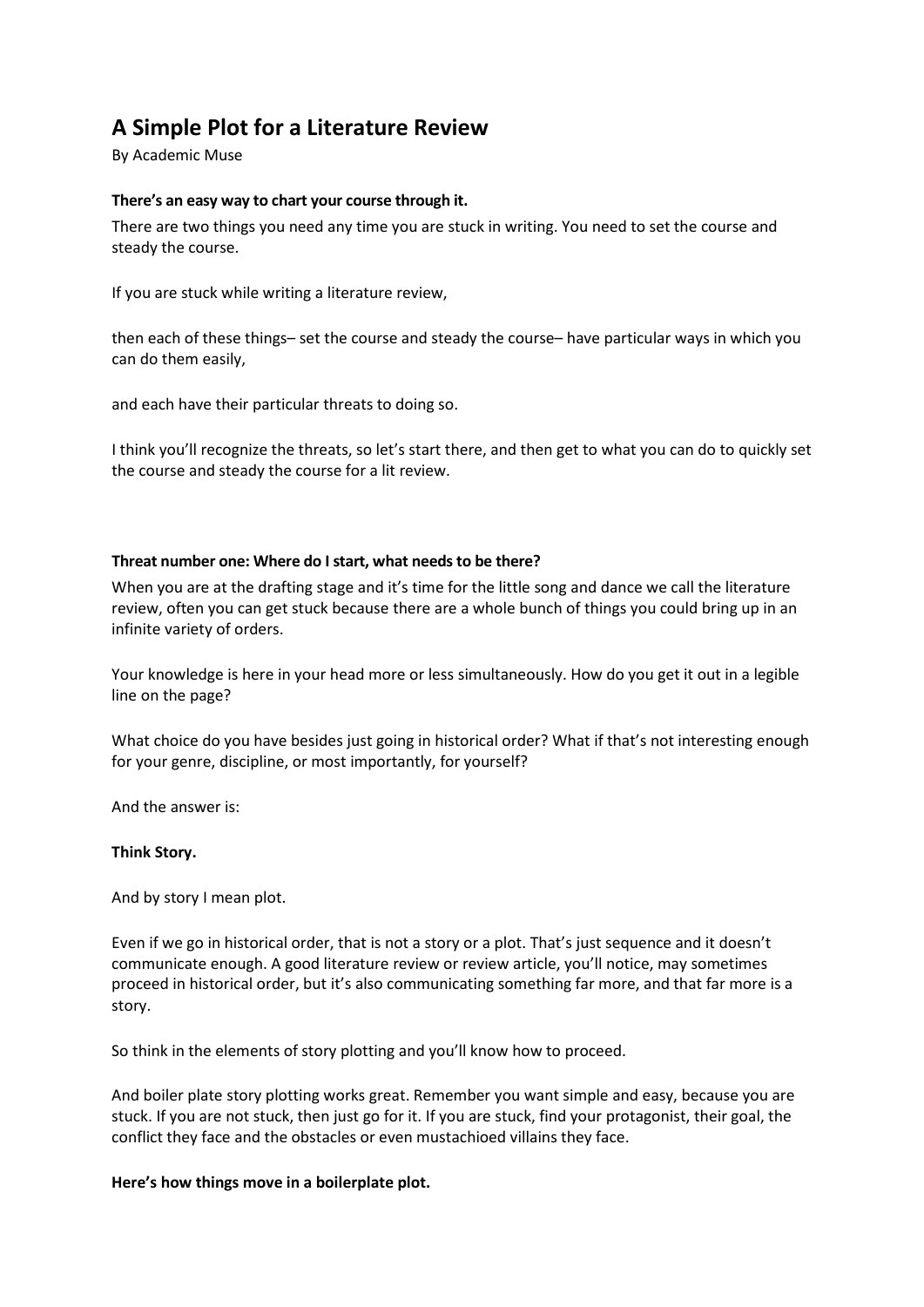Joe Sloppyburger lives his life, wistful about his past rockstar dreams, working in the post office every day, trying to support his family. He hates to slog through life sometimes, hates a particular dog on his route, and wants to get to a point where he can pay the bills and even have some money for his kids to go to college.

Then one day the dog he hates speaks to him as he drops an Amazon envelope into the door slot of it's house, and offers him a deal. I'll give you stardom if you give me your soul. And Joe, thinking of his children and how they deserve a stable future, says yes.

But then, as his rock career picks up, he starts having doubts about whether it's really happening, or he is just imagining it and instead playing a broken guitar in the park with no pants on. Which is real and which isn't?

He tries this, that, and the other thing to find out. He's got to figure it out so that he can secure his children's future…

I know you are dying to know what happens next, but let's get back to you!

So…the elements of this plot are:

Here's how it was or is,

Then something comes along and changes everything

If you respond to that in this way, that problem comes up

This problem is a serious conflict

There are ways to try to overcome it

And then new possibilities (or in the case of boiler plate, an ending) are arrived at.

Character– Conflict– Resolution.

So how would this work in a literature review?

The theme, topic, question, issue is your character.

But there are problems for your hero. Problems in the world, in the data, in challenges from other intellectual directions, or a challenge you pose to it.

There have been attempts to answer these challenges.

But they revealed new challenges.

And there were responses to those challenges.

And they revealed new possibilities or, in some genres, but not many, new conclusions.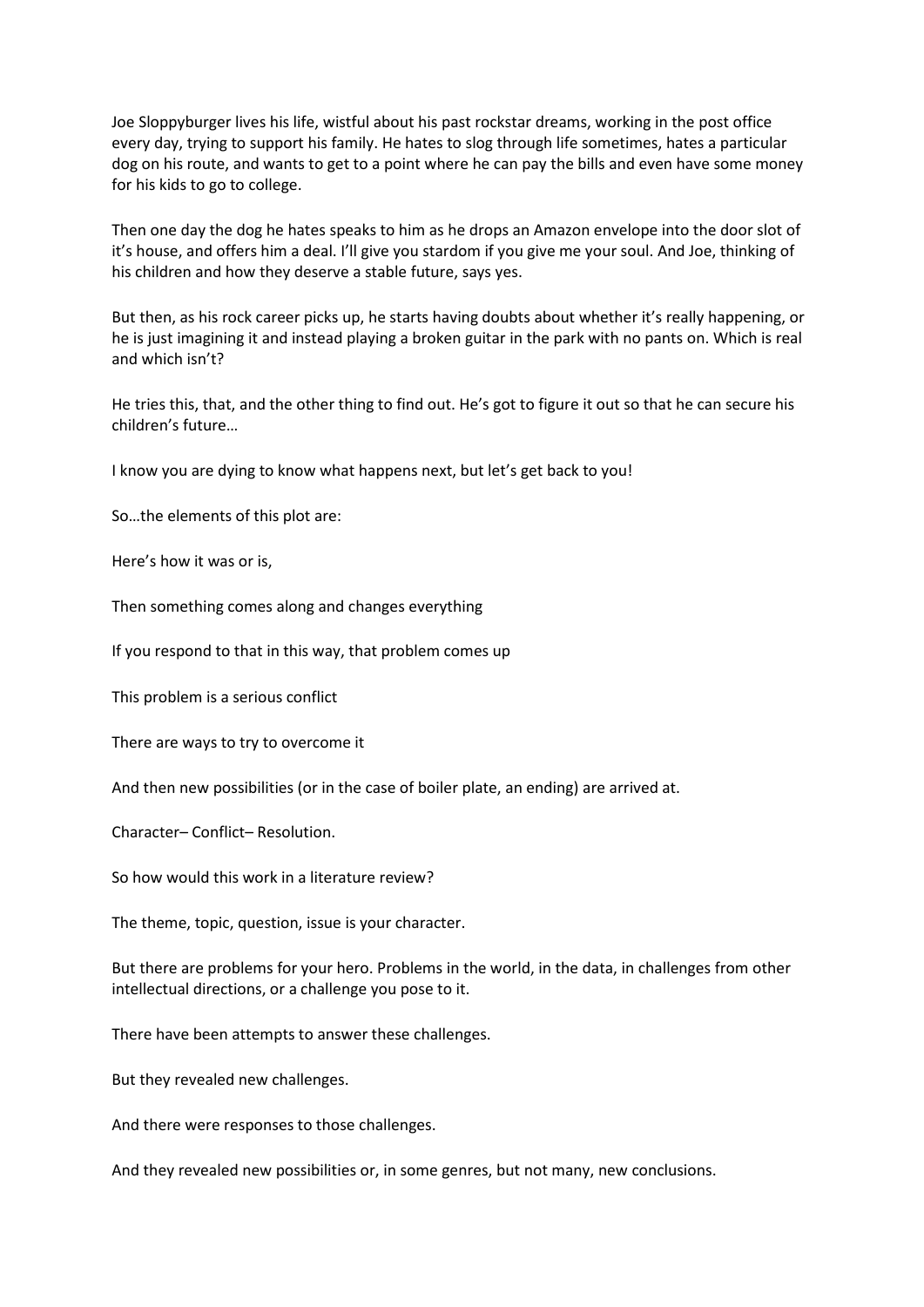The number of steps challenges confronting your protagonist can vary, but the basic structure is

Character — Conflict — Resolution.

You are telling a story that moves from an unsatisfactory and unstable status quo to a new realm of possibility.

So ask yourself, what is your protagonist?

It could be more or less your goal, if the literature review is heading toward some argument about the next phase. Or it could be simply "understanding x" and the challenges and attempts along the way, always thwarted somehow.

In an article I recently read, the protagonist was: a mode of anthropological ethnography that is based more in sense experience and less in textual and conceptual knowledge.

That is the hero of the literature review. And it starts in the post office job of an interpretive anthropology that depends primarily on concepts told to ethnographers and unable to process bodily or embodied meanings.

It wants more, but can't get that, in it's current situation. But then it meets phenomenology. And certain authors start trying out this new way.

But there are problems with that, and subsequent authors try this. Another group tries that.

But "I" think this is the way, and here's what we face, what we might gain, and what needs still to be resolved.

There is a hero, there's a conflict, and this becomes a story that has it's redemption, even if only partial and temporary at the end.

It's like characters and challenges, but its ideas, approaches.

Write your blockbuster thriller redemption STORY.

Most of the people having an easy time with literature reviews are just intuitively in touch with a sense of story.

Or even if it once was easy, but now you are stuck, chances are you intuitively knew your story before and right now the only problem now is that you need your sense of plot.

So identify your hero, the conflict, and the resolution or next stage. That will set your course!

Source: <https://academicmuse.org/simple-plot-literature-review/>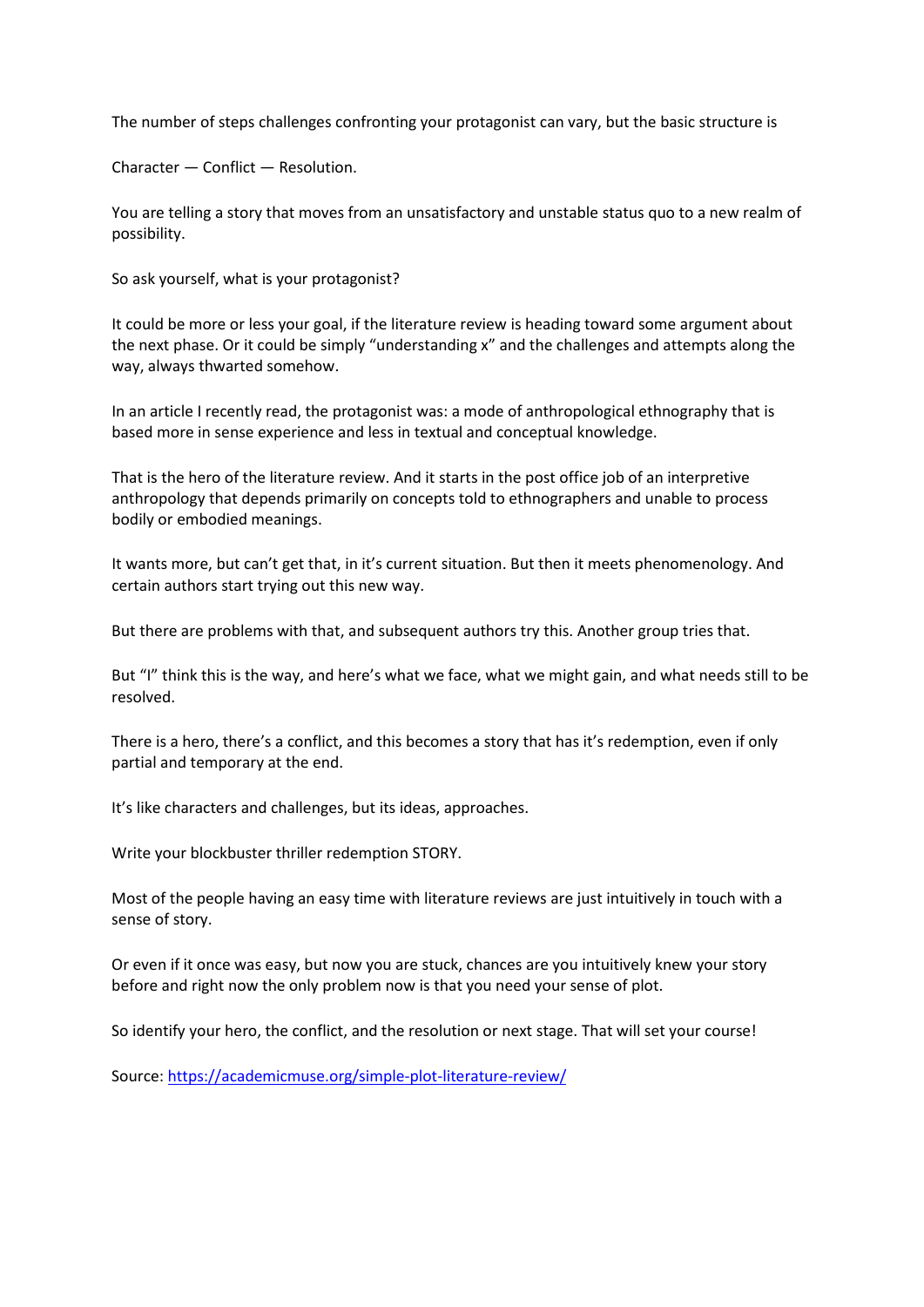## **11 Tips For Calming Your Nerves Before A Big Presentation**

By Jacqueline Smith for Business Insider

At age 15, Darlene Price had to give her very first speech.

She was presenting an oral book report on ["Great Expectations"](http://www.amazon.com/Great-Expectations-Barnes-Noble-Classics/dp/1593080069?tag=bisafetynet2-20) to Mrs. Weaver's tenth grade English class. She was nervous and could feel her hands shaking, heart racing, knees knocking, and palms sweating. As she reached the front of the room and turned to face her 33 classmates, she froze.

Moments passed, snickers erupted, and Mrs. Weaver asked 15-year-old Price to begin her presentation.

As soon as she made eye contact with the audience, all of the nervous tics disappeared — not because a wave of calm came over her, but rather because she *fainted*.

Three decades later, Price is a communications coach, [author,](http://www.amazon.com/exec/obidos/ASIN/0814417876/wwwamacombooorg?tag=bisafetynet2-20) and the president of [Well Said, Inc.,](http://www.wellsaid.com/) an award-winning company that teaches professionals how to speak with confidence, clarity, and credibility. And, she jokes, she "can finally stay vertical during a speech."

Price says her high school experience taught her this: Effective public speaking is not about getting rid of the nerves. It's about managing them so that you're able to effectively communicate and connect with the audience.

She's also learned that what happened to her in tenth grade isn't so uncommon.

In fact, surveys about our human fears commonly show fear of public speaking toward the top of the list. "Though statistics vary on the exact percentages, it's safe to say *most* of us get nervous before a public speaking engagement," she explains. "As a speaker facing an audience, we often fear failure, criticism, judgment, embarrassment, comparison, or rejection."

Physically, nervousness and anxiety may cause an increased heart rate, a queasy stomach, sweating, shaking, shortness of breath, weak knees, dry mouth, a quivering voice, blushing, muscle tension, headache, stuttering, lightheadedness, or, even fainting — which Price learned the hard way.

"Despite the scary list of symptoms, the good news is this: There are no negative consequences from *feeling* nervous; the trick is to avoid *showing* it." An audience cannot see how you feel; they only see how you look and act. Therefore, when you learn how to look and act calm, confident, and composed on the outside, that's what the audience perceives and believes.

Here are 11 tips for calming your nerves before a big presentation:

**Prepare.** Research your subject, craft your content, and know your material well in advance, Price suggests. "Just remember the six Ps: Proper Preparation and Practice Prevent Poor Performance," she says. "Procrastination only leads to increased anxiety."

**Know your venue**. "Don't wait until you arrive onstage to realize that there's a post blocking your view of half the audience, or that they will be serving dinner *while* you speak, or that there are problems with the audio visual equipment provided," says [public speaking coach](http://www.publicspeakingwisdom.com/) Ian Cunliffe. Research the venue, become familiar with the schedule of events surrounding your presentation, and test the equipment beforehand.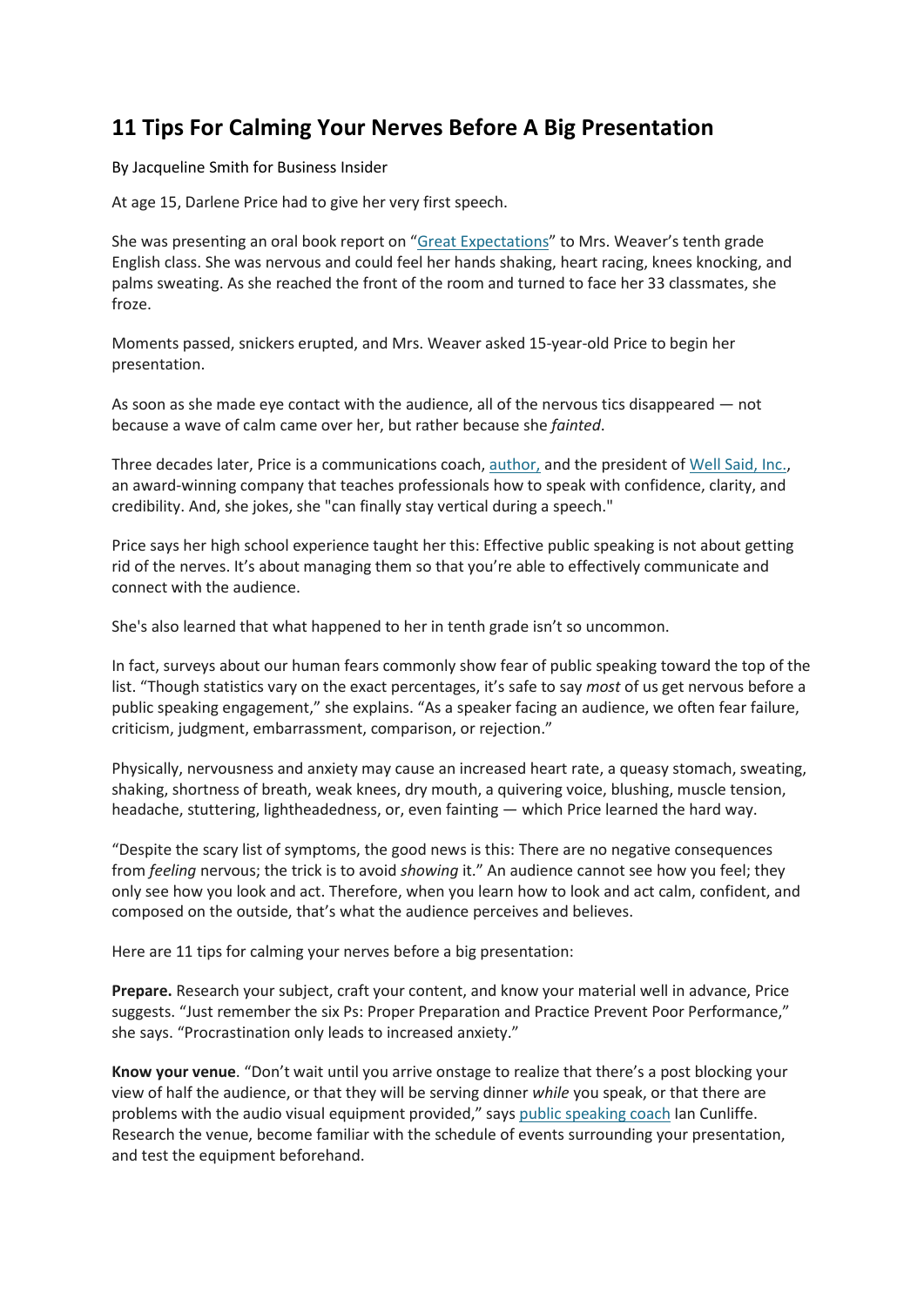**Practice.** There's no better way to calm your nerves and ensure a winning presentation than to rehearse aloud, with an audience if possible. "Ideally, record the rehearsal and review your performance," Price says.

**Visualize your success.** Sports psychologists have proven that an athlete's ability to vividly visualize his or her success creates a higher win rate, she says. "Before your next presentation, mentally walk yourself through the presentation. Picture yourself speaking with confidence and poise; see your audience responding positively."

**Practice positive self-talk.** "Replace negative thinking with affirmations, which comes from the Latin *affirmare,* 'to make steady or strengthen,'" Price says. "Say to yourself, 'I am a dynamic speaker.' 'I am enthusiastic and engaging.' 'I am prepared and confident.'" As Henry Ford once said, "Whether you think you can or think you can't  $-$  you are right."

**Know your audience.** "Do a little research beforehand in order to find out what your audience is hoping to gain from hearing you speak," says Cunliffe. "Arrive early and talk to a few individual audience members about their needs, that way you'll have insider information and friendly faces that you can focus on when you take the stage."

Price agrees. "Conversation helps relax your nerves, creates a bond with your audience, and sets the stage for 'personable' speaking versus 'public' speaking."

**Exercise lightly and breathe deeply before you speak.** Find a private area beforehand where you can do some light stretching or a few knee-bends. Another option is to take a brisk walk down the hall and back. "This rids the body of excess energy," she explains. "In addition, take several deep breaths. Inhale through the nose on a slow count of three; and exhale through the mouth on a slow count of three. Deep breathing floods the brain with oxygen."

**Memorize your opening.** The beginning of the presentation often carries a rush of adrenalin. Learn your first few sentences so well you don't have to think about it. "This empowers you to start strong and make a confident first impression despite nervousness," says Price.

**Claim the three "audience truths."** One: They believe you're the expert, so don't tell them otherwise. Two: They want you to succeed, so they're on your side. Three: They won't know when you make a mistake, so don't announce it.

**Smile.** Sincere smiling emits chemicals in the brain that calms the nerves and promotes a sense of well being, she says. "Plus, it shows your audience that you're happy to see them and enthusiastic about the message."

**Realize you don't look as nervous as you feel.** Presenters who review their videotaped presentations almost always say, "Wow, I don't look nearly as nervous as I felt." "Remember, your audience does not see how you *feel* inside; they only see how you *look and act* on the outside," Price says.

As a speaker, when you're calm and confident going into a presentation (or at least look as though you are) you reap a multitude of benefits, namely believability, likeability, and visibility. "When you're able to manage your nerves, take the mic, and connect with an audience, you greatly increase your visibility and career opportunities in the workplace," Price concludes.

Source: <http://www.businessinsider.com/tips-for-calming-nerves-before-a-speech-2014-6?IR=T>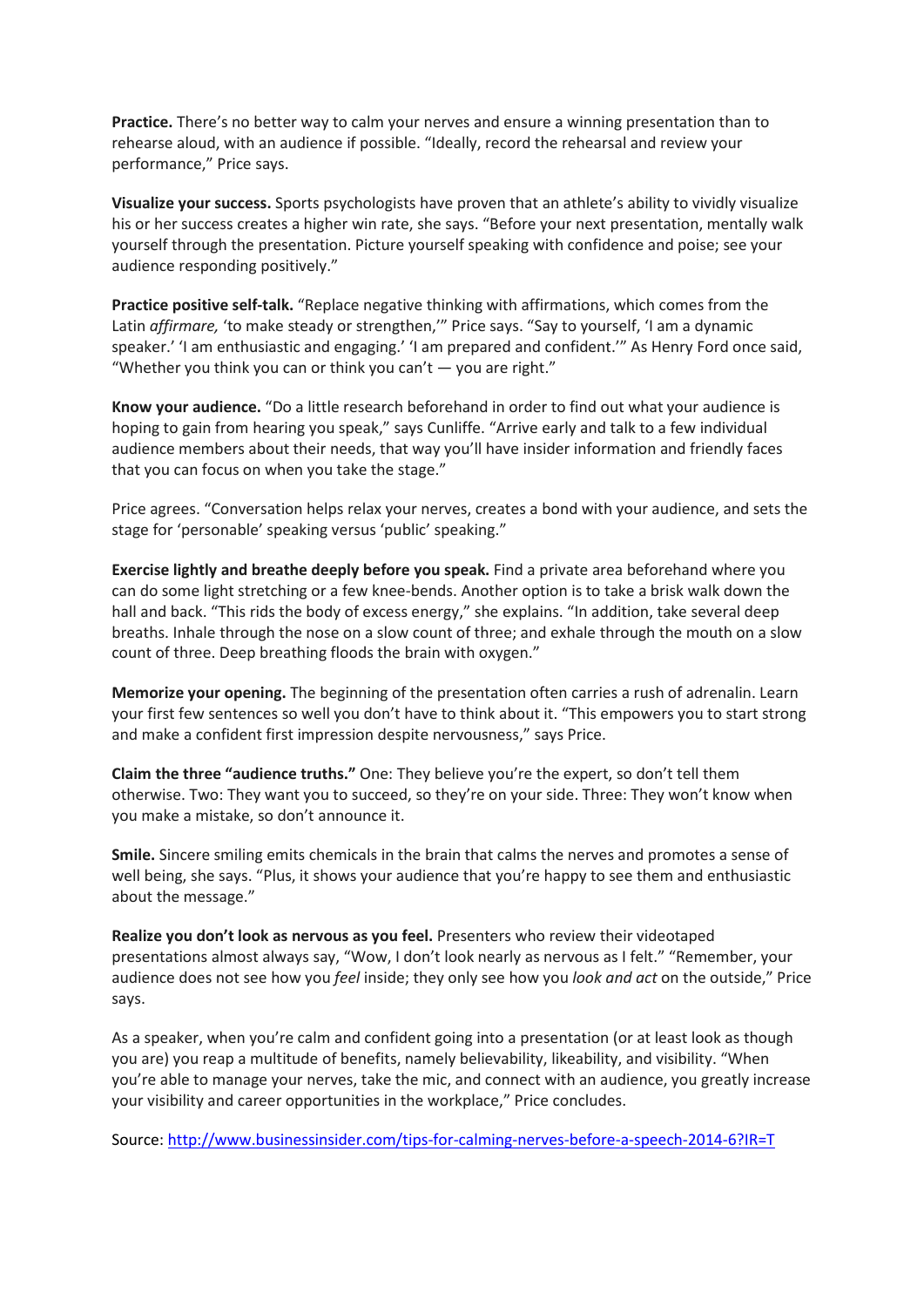

# **Responding to questions effectively**

**The aim of this guide is to give you some practical strategies for handling and responding to questions during or at the end of an oral presentation.** 

**Other useful guides from Learning Development:** *Planning an effective presentation*

### **Introduction**

Many presenters fear the question and answer session at the end of their presentation because they feel that they are losing control of their input (speaking seems so much safer). However, it is important to remember that the questions are a vital part of the presentation for the whole audience as they allow for clarification and consolidation of learning. The presenter can enhance the effectiveness of the question and answer session by treating it as a formal part of the presentation that requires as much careful planning and control as the delivery of the core material.

## **Plan to take control**

The background work that you undertook whilst planning your presentation is the key to handling questions effectively. If you have defined a precise focus for your presentation and have explored this thoroughly in your background research and planning, you are more likely to be able to respond to questions with precise answers. If you have been unfocused in your preparatory work, this will come across in the way you answer questions.

When planning your presentation, you will need to:

- identify when questions will be invited in your talk and plan to inform your audience of this;
- plan to leave plenty of time for questions so that the audience doesn"t feel rushed (this might involve having to reduce the content of your talk);
- prepare prompts for questions that are open and straightforward: "*That's the end of my presentation. I would now like to stop and take questions from the audience* ".

As a further part of your planning you may decide to:

- define the topics for discussion: "*Have you any questions on the four principles that I've outlined* ?";
- avoid answering questions that fall outside of the remit of your talk: "*I'm afraid that really falls outside of my objectives for today's presentation. Perhaps we can resume discussion of that particular point later* ?"

## **Responding to questions**

One of the main problems with question and answer sessions is that the presenter"s nerves frequently force an inappropriate response. This could be because a question has been misinterpreted or that only key words from the question have been heard rather than the full content. The following steps will help you respond more effectively to questions from your audience.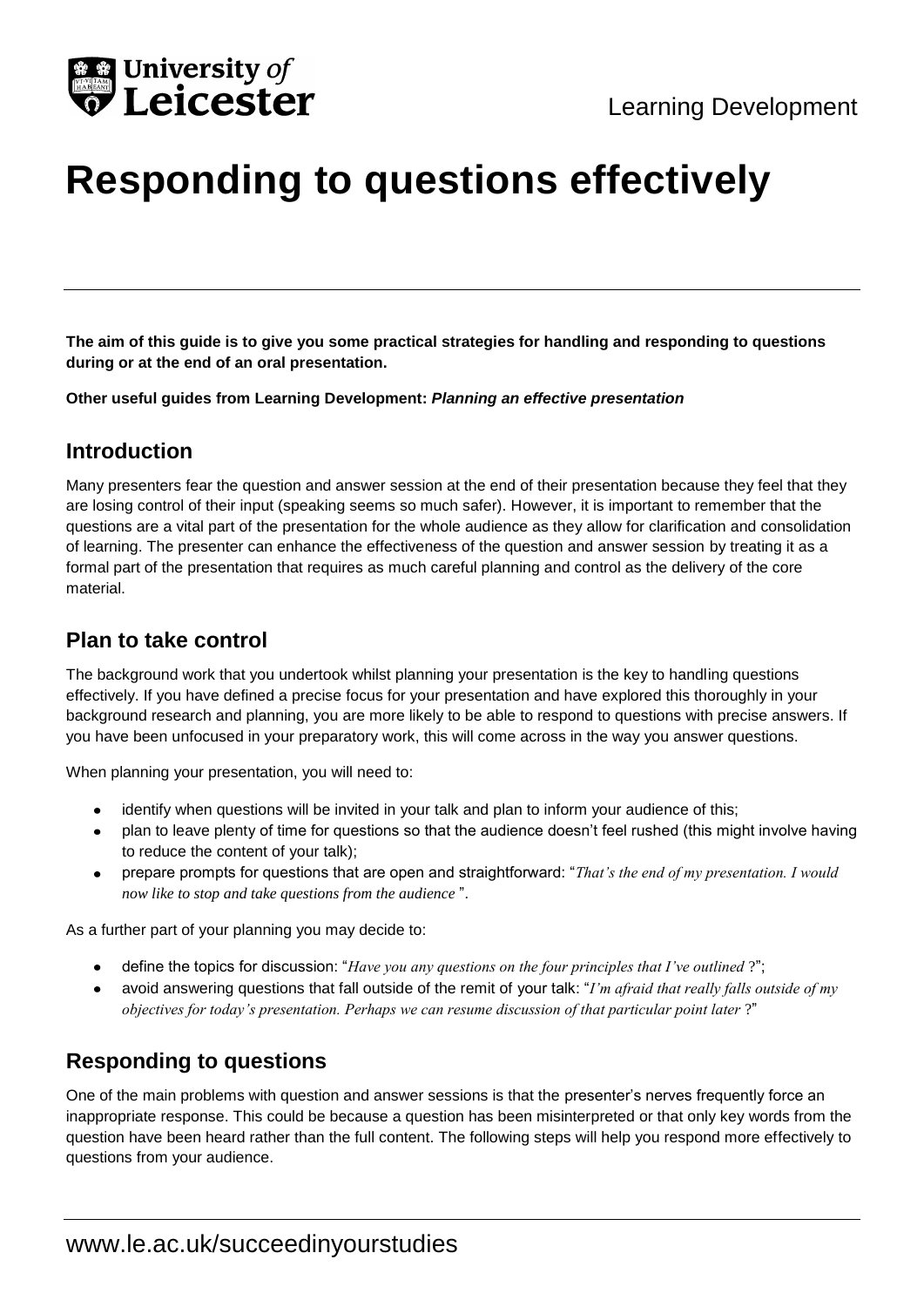#### **Step one: listen**

It is important to listen to all parts of a question before drawing premature conclusions about your 'best' response. Frequently questions can change direction at the last moment, particularly if the questioner is thinking on her/his feet. This can throw you if you have already started to leaf through your material for the 'appropriate' response. Remember that questioners will frequently try to make a point whilst asking their question: "*Surely a more meaningful interpretation of X is that it ....*?" It is therefore important to both hear the content of the question and try to decipher the questioner"s intention.

#### **Step two: understand**

If you are worried that you haven"t understood a question, clarify the area of enquiry *before* going any further. Check for direct confirmation by paraphrasing the question back to the questioner "*You want me to explain the process of …*?" or check that your reply will be heading in the right direction "*Do you mean in relation to factor X or factor Y* ?".

#### **Step three: communicate and involve**

It is important to remember that even though you are taking a question from one member of the audience, as a presenter, you are still responsible for the interest and engagement of the other audience members. This is particularly important in large groups as the audience will become bored if the presentation descends into a series of one-to-one discussions. To involve the rest of the audience (and avoid potentially extended dialogue with the questioner) make sure the whole audience has heard and understood the question by outlining the area of enquiry: "*I've been asked to outline my thinking behind …"*

#### **Step four: respond**

When you reply to a question, direct your answer to both the questioner and other members of the audience. Try to keep your responses as focused as possible. This will help keep them brief and preserve space for other questions. To avoid going into too much detail, stop and check back with the questioner to see if you have answered his/her query: "*Does that explain why we chose to …*?".

#### **Allow follow-up questions**

A particularly effective technique encourages your audience to ask questions after the event has finished through email discussion or telephone comments. This shows a particularly high level of respect for your audience"s ideas and implies that the topic still has much further scope for enquiry.

## **Things to avoid**

When handling questions and answers, you will still need to be as polished and professional as you have been for the main delivery of your presentation. There are some common dangers that are useful to avoid.

#### **Answering the question you wished you'd been asked**

A common trick played by politicians, this strategy ignores the precise nature of the question and uses a predetermined answer to the broad topic area. If handled ineptly, this technique is very obvious to the audience and frustrating to the questioner.

#### **Making a second 'mini' presentation**

This is the process whereby you make a lengthy response, including all the information you"d left out in planning the main presentation. Remember, you left that information out for a reason! Your unplanned response will be unstructured and rambling, so keep things focused and brief (check the time as you respond). You can always offer to forward lengthy detail after the event.

#### **Passing the blame**

"*That wasn't my idea, my supervisor did the preliminary work, I've simply attempted to …"* Passing the blame to others comes across as weak and evasive. If an idea from the audience is a good one, acknowledge its value. If it isn"t, make a polite rebuttal and move on.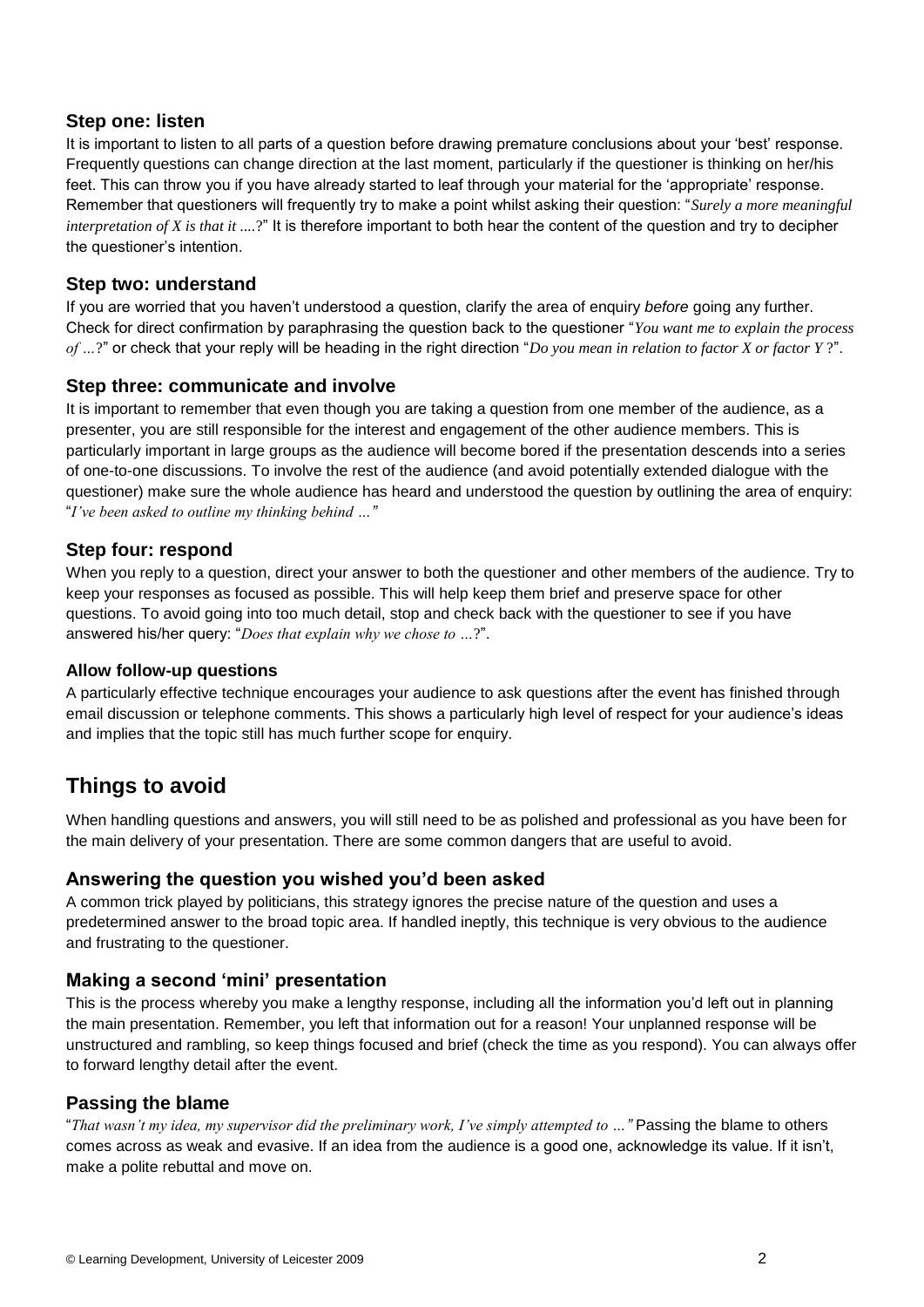#### **Defensive answers**

Occasionally, questions can really put you on the spot, but it is important to remain calm and in control. An aggressive or defensive reply will be seen as weakness on your part and will spoil the effect of an otherwise successful presentation.

## **Handling difficult questions**

It is important not to start responding to a difficult question before you have thought about the answer. Repeating the question and asking for clarification will help create some space for your thoughts.

Sometimes you will need to think about a question for a moment before responding. You may be able to buy a little bit of thinking time to help focus your response. Useful strategies include searching for an appropriate visual aid to help focus your response or simply pausing for a moment or two to think. For even more time, suggest that you'll come back to the topic later (but don"t forget to do this).

Sometimes questions are too difficult to answer. Don"t worry about admitting that you don"t know something or haven"t considered an alternative approach. An enthusiastic "*That's an interesting idea, I'd not thought of that* " is much more positive than a mumbled "*I don't know* ". Remember that a presentation is a two-way process and it is important to show that you are learning from your audience as well.

Occasionally, questions will fall outside of the remit of your talk and it would be too much of a diversion to tackle them in front of the whole audience. Respond positively to any such questions and suggest that they best be tackled by a quick chat after the event.

Finally, you can come across a questioner who disagrees strongly with your argument. Although this can feel very awkward, remember that you are still responsible for the whole audience and that you cannot allocate all of your question time to one individual (no matter how passionate her/his views). If you feel that you have answered the initial question, announce that you will move on and suggest that you might continue discussion after the presentation. If the questioner persists, use an assertiveness technique called "broken record" to assert your position calmly: "*I'm afraid I need to move on ... I do need to move on ... I would like to move on now*." Your final sanction is to take another question or even close the presentation.

## **Summary**

Question and answer sessions are important elements of any presentation. Plan for the question session by determining when you will be inviting questions and specifying any themes that you would like questioners to pursue. Clearly announce the start of your question session and involve all audience members in the way that you repeat and respond to questions. Make sure you respond to the question being asked and have practiced methods for dealing with awkward questions. Avoid common pitfalls by responding to questions positively and enthusiastically whilst keeping your answers brief and focused. Above all, don"t be afraid to admit what you don"t know: it is better to admit the limits of your knowledge than attempt an uninformed answer.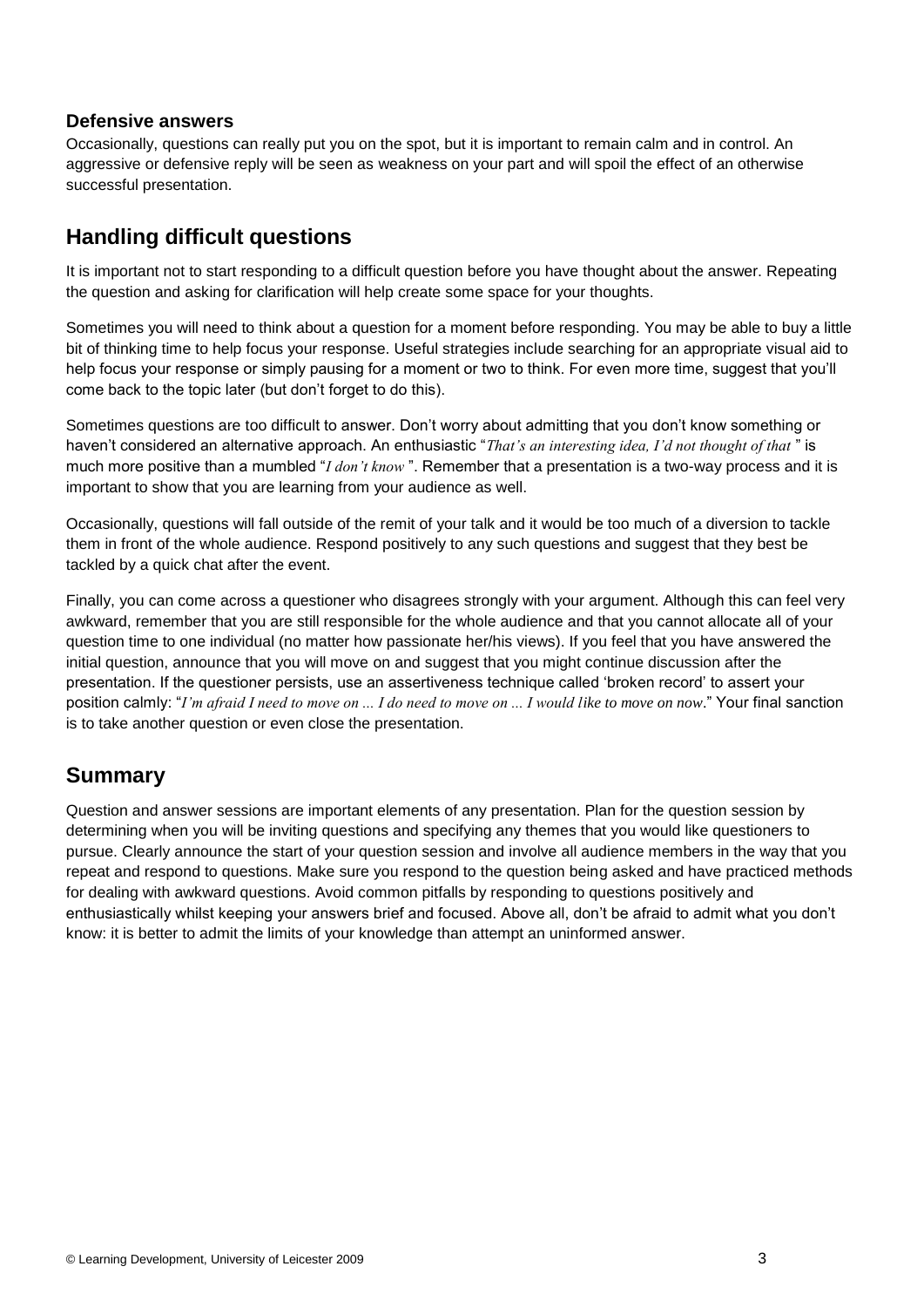This study guide is one of a series produced by Learning Development at the University of Leicester. As part of our services we provide a range of resources for students wishing to develop their academic and transferable skills. You can find us on the 2nd floor of the David Wilson Library

0116 252 2004 | studyhelp@le.ac.uk | www.le.ac.uk/succeedinyourstudies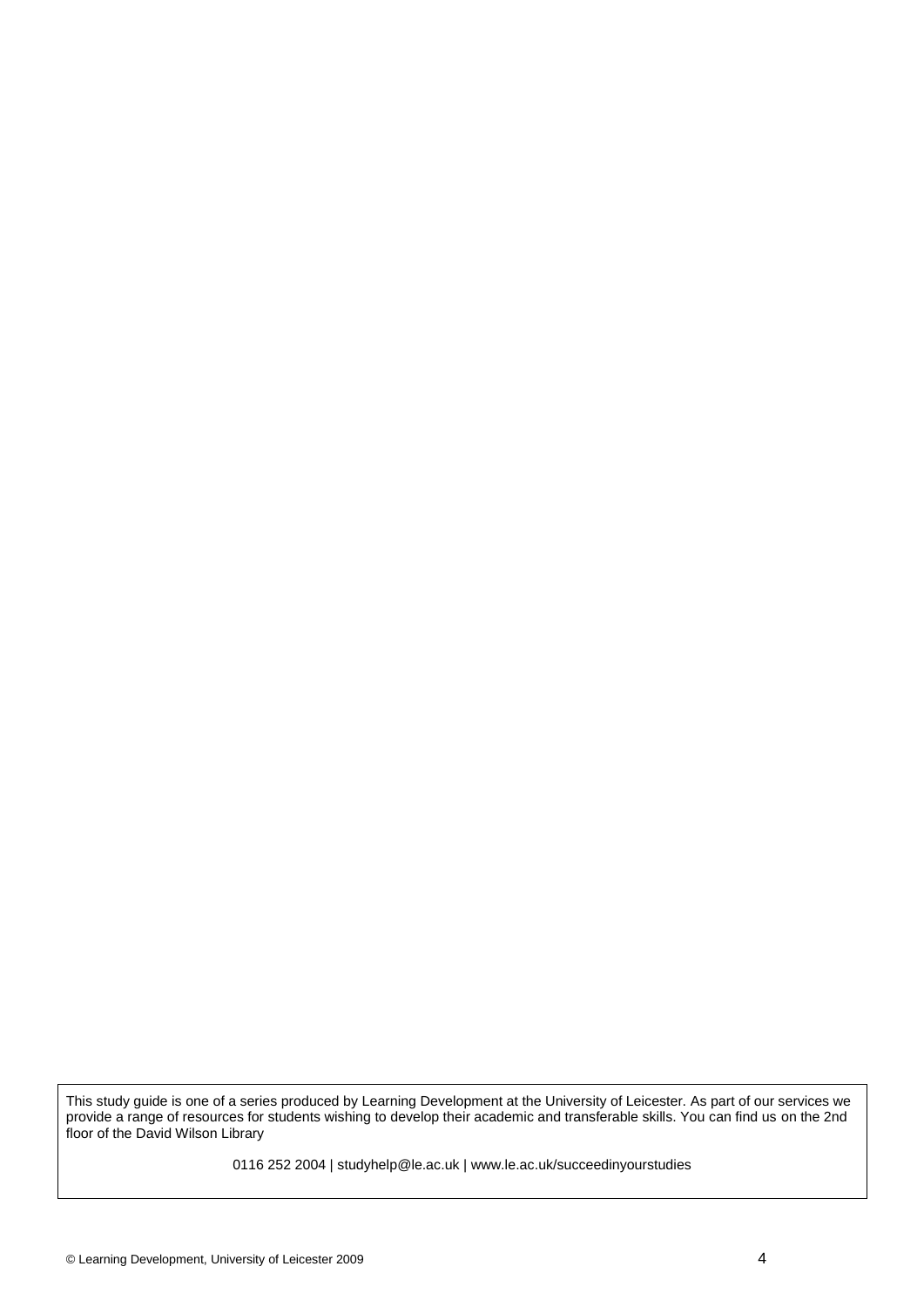## **10 tips on how to make slides that communicate your idea, from TED's in-house expert**

Aaron Weyenberg is the master of slide decks. Our UX Lead creates Keynote presentations that are both slick and charming—the kind that pull you in and keep you captivated, but in an understated way that helps you focus on what's actually being said. He does this for his own presentations and for lots of other folks in the office. Yes, his coworkers ask him to design their slides, because he's just that good.

We asked Aaron to bottle his Keynote mojo so that others could benefit from it. Here, 10 tips for making an effective slide deck, split into two parts: the big, overarching goals, and the little tips and tricks that make your presentation sing.

The big picture…

- 1. **Think about your slides** *last*. Building your slides should be the tail end of developing your presentation. Think about your main message, structure its supporting points, practice it and time it—and then start thinking about your slides. The presentation needs to stand on its own; the slides are just something you layer over it to enhance the listener experience. Too often, I see slide decks that feel more like presenter notes, but I think it's far more effective when the slides are for the audience to give them a visual experience that adds to the words.
- 2. **Create a consistent look and feel**. In a good slide deck, each slide feels like part of the same story. That means using the same or related typography, colors and imagery across all your slides. Using pre-built master slides can be a good way to do that, but it can feel restrictive and lead to me-too decks. I like to create a few slides to hold sample graphic elements and type, then copy what I need from those slides as I go.
- 3. **Think about topic transitions**. It can be easy to go too far in the direction of consistency, though. You don't want each slide to look exactly the same. I like to create one style for the slides that are the meat of what I'm saying, and then another style for the transitions between topics. For example, if my general slides have a dark background with light text, I'll try transition slides that have a light background with dark text. That way they feel like part of the same family, but the presentation has texture—and the audience gets a visual cue that we're moving onto a new topic.
- 4. **With text, less is almost always more**. One thing to avoid—slides with a lot of text, especially if it's a repeat of what you're saying out loud. It's like if you give a paper handout in a meeting—everyone's head goes down and they read, rather than staying heads-up and listening. If there are a lot of words on your slide, you're asking your audience to split their attention between what they're reading and what they're hearing. That's really hard for a brain to do, and it compromises the effectiveness of both your slide text and your spoken words. If you can't avoid having text-y slides, try to progressively reveal text (like unveiling bullet points one by one) as you need it.
- 5. **Use photos that enhance meaning**. I love using simple, punchy photos in presentations, because they help what you're saying resonate in your audience's mind without pulling their attention from your spoken words. Look for photos that (1) speak strongly to the concept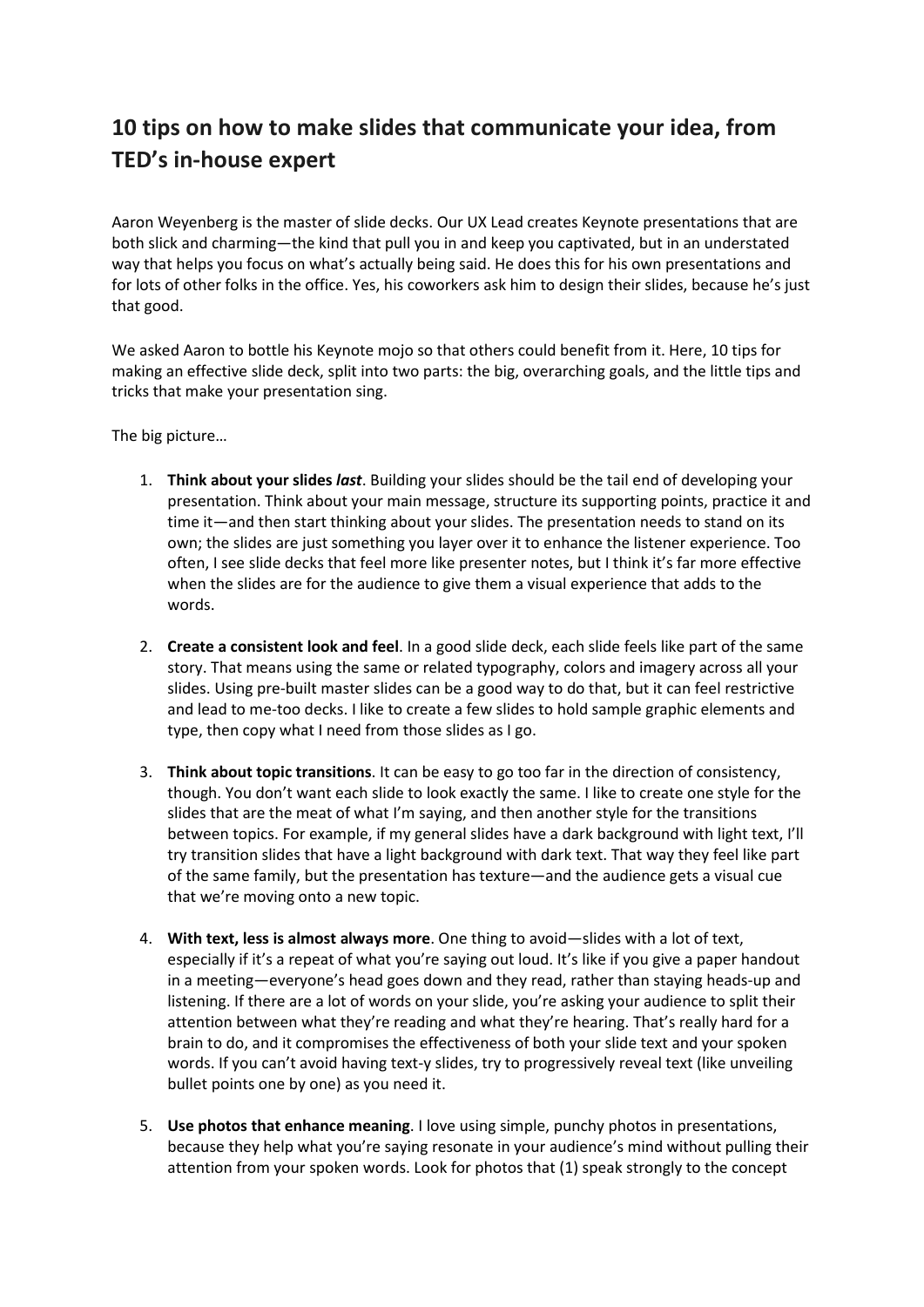you're talking about and (2) aren't compositionally complex. Your photo could be a metaphor or something more literal, but it should be clear why the audience is looking at it, and why it's paired with what you're saying. For example, I recently used the image above a photo of a container ship about to tip over (it eventually sank)—to lead off a co-worker's deck about failure preparation. And below is another example of a photo I used in a deck to talk about the launch of [the new TED.com.](https://blog.ted.com/2014/03/04/introducing-new-ted/) The point I was making was that a launch isn't the end of a project—it's the beginning of something new. We'll learn, adapt, change and grow.

And now some tactical tips…

- 1. **Go easy on the effects and transitions**. Keynote and Powerpoint come with a lot of effects and transitions. In my opinion, most of these don't do much to enhance the audience experience. At worst, they subtly suggest that the content of your slides is so uninteresting that a page flip or droplet transition will snap the audience out of their lethargy. If you must use them, use the most subtle ones, and keep it consistent.
- 2. **Use masking to direct attention in images**. If you want to point something out in a photo, you could use a big arrow. Or you could do what I call a dupe-and-mask. I do this a lot when showing new page designs, particularly when I don't want the audience to see the whole design until I'm finished talking about individual components of it. Here's the original image.



Here's the process for masking it. (1) Set the image transparency to something less than 100. (2) Duplicate that image so there is one directly over the top of the other. (3) Set the dup'd image transparency back to 100. and (4) **[Follow the technique here](https://www.youtube.com/watch?v=FUVrjl0j3I8)** to mask the dup'd image. You'll end up with something that looks like this.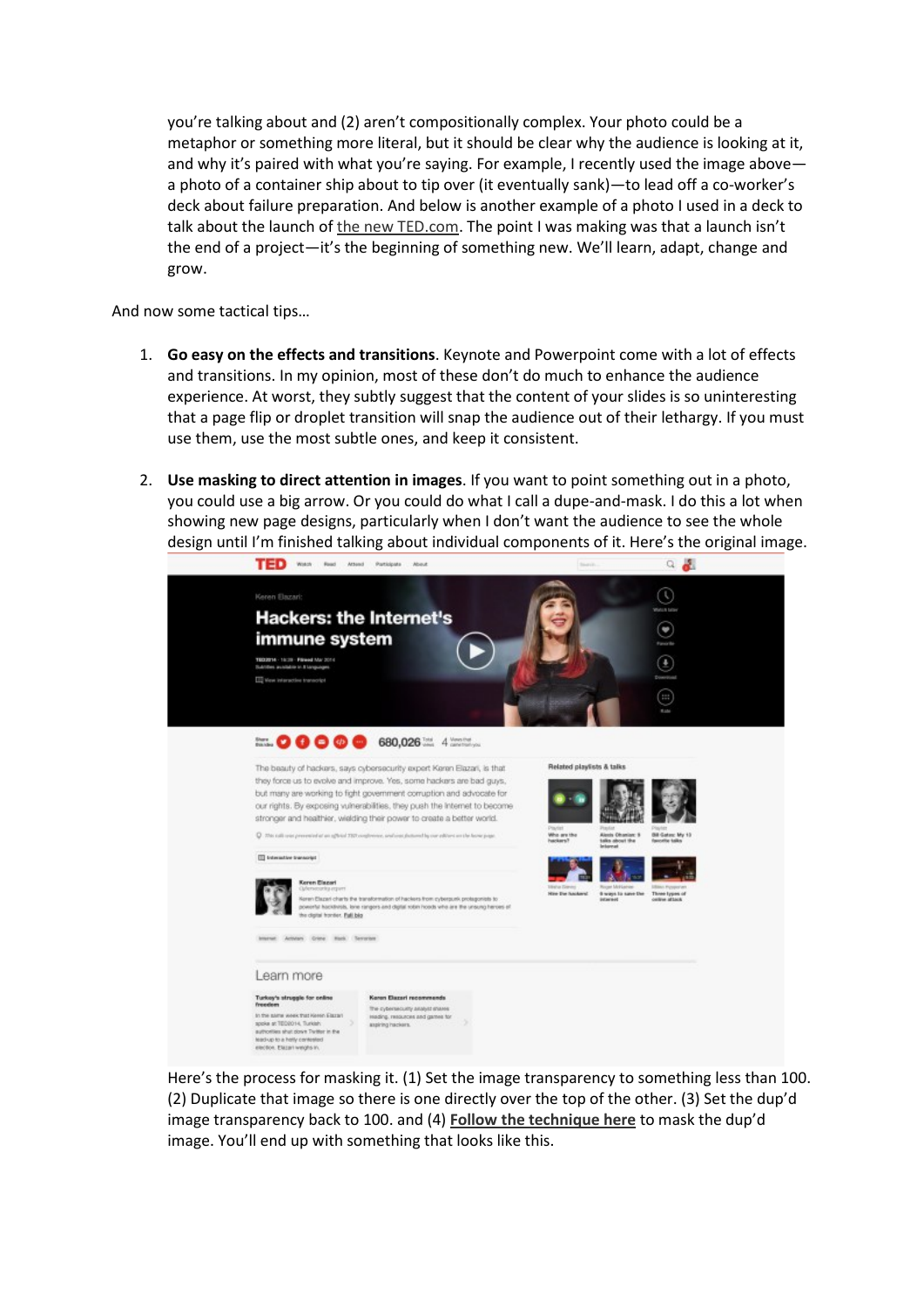| TED                                                                                                                                                                                                                                                    | Well (1) Book (1) Well (1) Period (4) The County                                                                                                                                                                                                                                                                                                                                                                 |                                  | 9 点                                                                                           |  |
|--------------------------------------------------------------------------------------------------------------------------------------------------------------------------------------------------------------------------------------------------------|------------------------------------------------------------------------------------------------------------------------------------------------------------------------------------------------------------------------------------------------------------------------------------------------------------------------------------------------------------------------------------------------------------------|----------------------------------|-----------------------------------------------------------------------------------------------|--|
| <b>STORY OF SALE</b><br>$\textbf{1431344} \quad \textbf{15} \rightarrow \textbf{17444} \; \textbf{1643}$<br><b>State of Model</b>                                                                                                                      | <b>Hackers: the Internet's</b><br>immune system                                                                                                                                                                                                                                                                                                                                                                  |                                  | w                                                                                             |  |
|                                                                                                                                                                                                                                                        |                                                                                                                                                                                                                                                                                                                                                                                                                  |                                  | (H)                                                                                           |  |
|                                                                                                                                                                                                                                                        | $\Box$ 0 0 0 0 680,026 $\Box$ 4 $\Box$<br>The bondy of hackers, soys bybersecurity expert Keren Elements mut<br>they loke up to excite and imploye. Yes, some haders are bad gays.<br>but many are working to hold coverfunest comattlice and advocate tor-<br>cuir rights. By exposing valoants that, they post the Internet to become.<br>atronger and healthes, welcons their power to create a better world. |                                  | Related playbots & talini                                                                     |  |
|                                                                                                                                                                                                                                                        |                                                                                                                                                                                                                                                                                                                                                                                                                  |                                  |                                                                                               |  |
| 2.744                                                                                                                                                                                                                                                  |                                                                                                                                                                                                                                                                                                                                                                                                                  | Wind and Disk<br>Property are of | the barrier Mr. Vir.<br>Kinny Houses T.<br>tellig about the<br><b>Production Constitution</b> |  |
| TI intrader reserve<br>- 25                                                                                                                                                                                                                            | Kasser Elkinst<br>The South Edward Libraries of January and Children<br>In worldwide, level certains and started starts break who are the certain) because of<br>No. 1024 Fordat: ESESIA<br>Jonese Homest School Audi Straiter                                                                                                                                                                                   | Same Brig Transitional           | United In case Her . Then types of<br><b>Selection of</b><br>contract of the A                |  |
| Learn more                                                                                                                                                                                                                                             |                                                                                                                                                                                                                                                                                                                                                                                                                  |                                  |                                                                                               |  |
| Turkey's alregate for solemn<br><b>Transferred</b><br>219 W. Saltine Accord Plate Christier Editor of<br>Marine an "Dillighton, Thomas,<br>Automatic sharitant Today is the<br>Walthurs by a shall comments.<br>South Scott, Third at A technology and | Karen Dixzall Hegemetands.<br>the cyterastakly engan shared.<br>Partietti, MAJORSK ARASANSKIN<br>instruct Partners.                                                                                                                                                                                                                                                                                              |                                  |                                                                                               |  |

can use this technique to call out anything you want in a screenshot. A single word, a photo, a section of content—whatever you want your audience to focus on.

- 3. **Try panning large images**. Often, I want to show screen shot of an entire web page in my presentations. There's a great **[Chrome extension](https://chrome.google.com/webstore/detail/full-page-screen-capture/fdpohaocaechififmbbbbbknoalclacl)** to capture these—but these images are oftentimes much longer than the canvas size of the presentation. Rather than scaling the image to an illegible size, or cropping it, you can pan it vertically as you talk about it. In Keynote, this is done with a Move effect, which you can apply from an object's action panel.
- 4. **For video, don't use autoplay**. It's super easy to insert video in Keynote and Powerpoint you just drag a Quicktime file onto the slide. And when you advance the deck to the slide with the video that autoplays, sometimes it can take a moment for the machine to actually start playing it. So often I've seen presenters click again in an attempt to start the video during this delay, causing the deck to go to the next slide. Instead, set the video to click to play. That way you have more predictable control over the video start time, and even select a poster frame to show before starting.
- 5. **Reproduce simple charts and graphs**. Dropping an image of a chart into a presentation is fine, but it almost always disrupts the feel of a deck in unsightly fashion. If the graph data is simple enough (and you have some extra time) there's a way to make it much more easy on the eyes. You could redraw it in the native presentation application. That sounds like needless work, and it might be for your purposes, but it can really make your presentation feel consistent and thought-through, of one flavor from soup to nuts. You'll have control over colors, typography, and more. Here are some examples.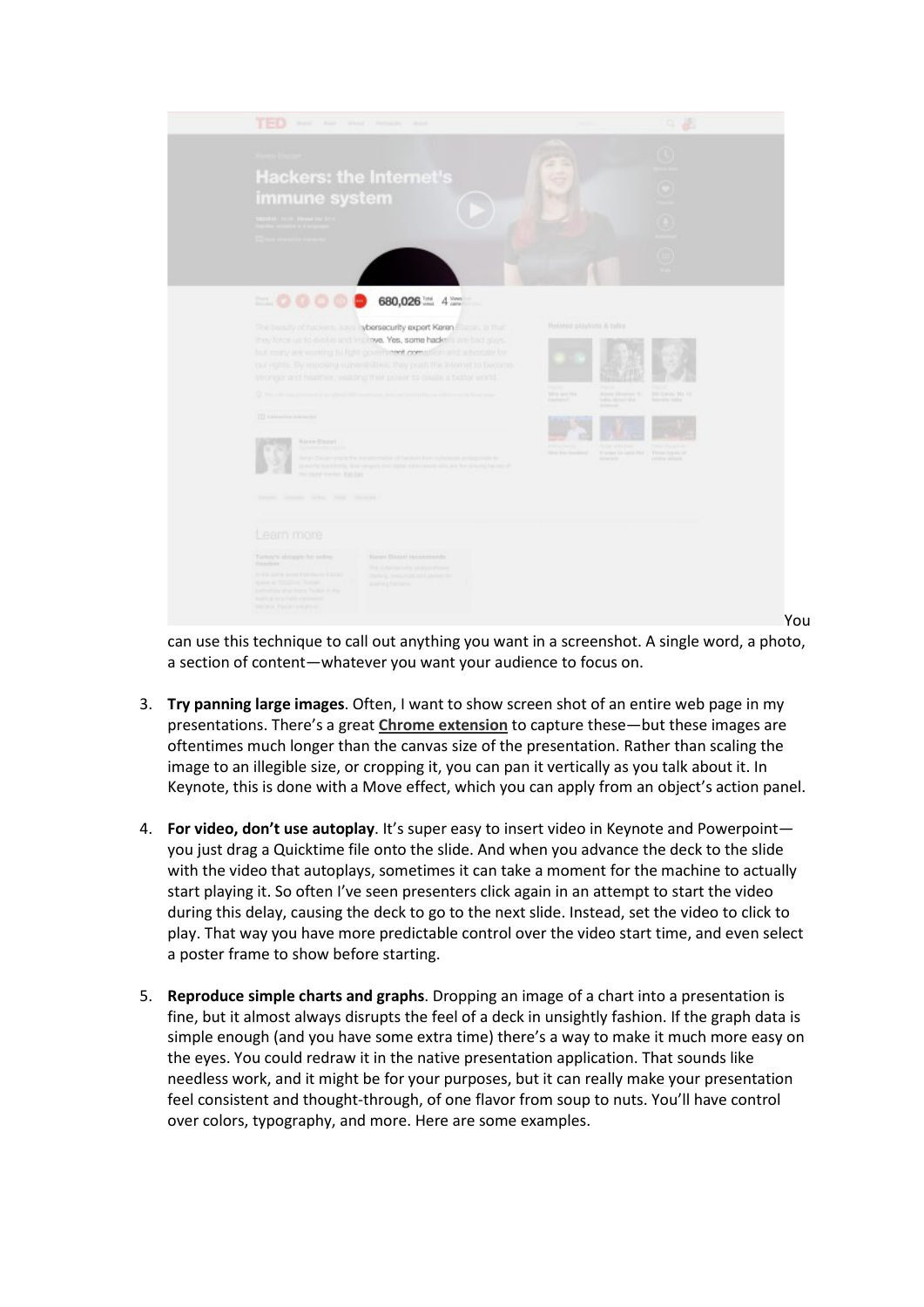



Lastly, I'd love to leave you with a couple book recommendations. The first is *[Resonate](https://buy.geni.us/Proxy.ashx?TSID=12135&GR_URL=http%3A%2F%2Fwww.amazon.com%2FResonate-Present-Stories-Transform-Audiences%2Fdp%2F0470632011%2Fref%3Dsr_1_1%3Fie%3DUTF8%26qid%3D1405438753%26sr%3D8-1%26keywords%3Dresonate)*, by Nancy Duarte. It's not so much about slides, but about public speaking in general – which is the foundation for any presentation, regardless of how great your slides are. In it, she breaks down the anatomy of what makes a great presentation, how to establish a central message and structure your talk, and more. (One of her case studies comes from **[Benjamin Zander's charming TED Talk](http://www.ted.com/talks/benjamin_zander_on_music_and_passion)** about classical music, a talk that captivated the audience from start to finish.) Think of this as prerequisite reading for my second recommendation, also by Duarte: *[Slide:ology](https://buy.geni.us/Proxy.ashx?TSID=12135&GR_URL=http%3A%2F%2Fwww.amazon.com%2Fslide-ology-Science-Creating-Presentations%2Fdp%2F0596522347%2Fref%3Dsr_1_2%3Fie%3DUTF8%26qid%3D1405438753%26sr%3D8-2%26keywords%3Dresonate)*. This is more focused on presentation visuals and slides.

Happy slide-making.

Source: [https://blog.ted.com/10-tips-for-better-slide](https://blog.ted.com/10-tips-for-better-slide-decks/?utm_campaign=social&utm_medium=referral&utm_source=facebook.com&utm_content=ted-blog&utm_term=business)[decks/?utm\\_campaign=social&utm\\_medium=referral&utm\\_source=facebook.com&utm\\_content=te](https://blog.ted.com/10-tips-for-better-slide-decks/?utm_campaign=social&utm_medium=referral&utm_source=facebook.com&utm_content=ted-blog&utm_term=business) [d-blog&utm\\_term=business](https://blog.ted.com/10-tips-for-better-slide-decks/?utm_campaign=social&utm_medium=referral&utm_source=facebook.com&utm_content=ted-blog&utm_term=business)